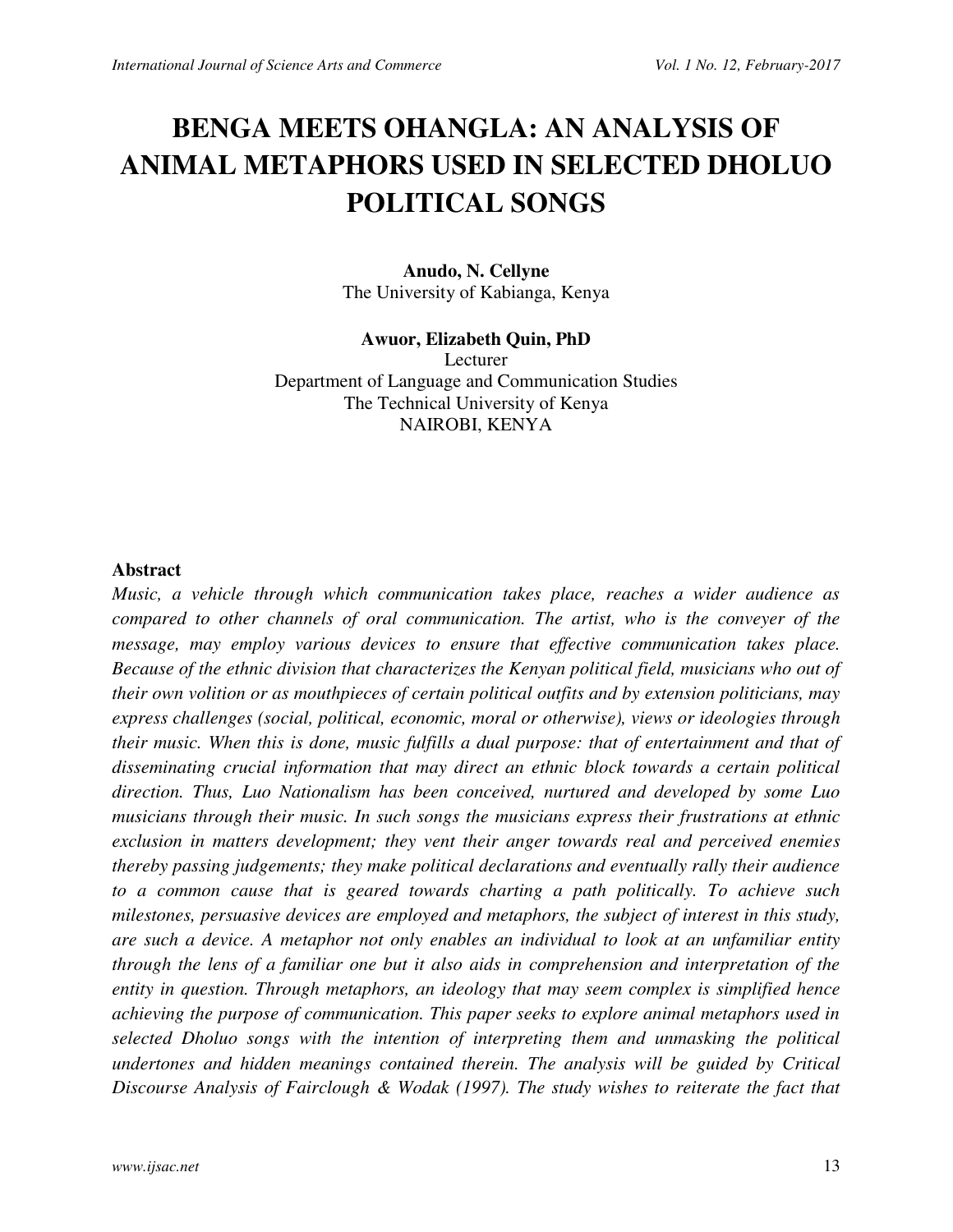*language is a powerful tool that can be used to manipulate a populace either positively or negatively.* 

**Key words:** Metaphor, Language, Critical Discourse Analysis.

#### **INTRODUCTION**

To comprehend and interpret the animal metaphors used by selected Dholuo musicians, it is important to understand the genesis of the politics of ethnicity that led to the marginalization of the Luo nation. Opondo (2014) postulates that ethnicity is an aspect of social relationship between agents who consider themselves as being culturally distinctive from members of other groups with whom they have a minimum of regular interaction. It is a belief in common historical evolution and it provides commonality on inheritance of symbols, heroes, football teams, values, identity, which leads to a situation of 'us' verses the 'other.'

According to Mboya (2009) the politics of the post colonial state of Kenya is ethnicized. The control of state resources is fought over by (alliances of) 'tribes.' This practice has very deep roots. It was planted in the colonial era, when 'tribal' royalties and suspicions were engineered in a divide-and-rule strategy designed to manage the colonial subject's challenge to oppressive colonial authority. The successive governments of independent Kenya have nurtured the idea as presidents have used ethnicity as a criterion for resource allocation, favouring their ethnic groups and excluding those they perceive to be their enemies.

According to Githinji & Holmquist (2009), ethnicity is often invoked to explain many of the problems of African nations. It is used in two distinct ways: the first is the older and probably more popular view that African societies are characterized by deep ethnic cleavages that are ancient and permanent. In this view, ethnicity is seen as irrational and primordial. The second more nuanced view is that ethnicity is socially constructed and a moving target. Ethnic identities are primarily used by political elites to mobilize citizen support and are rationally embraced by citizens in the absence of other forms of political identities, discourses and organizational vehicles at the national level. This study therefore adopts this second view of ethnicity in order to give a clearer picture to the reader how musicians in these selected songs appeal to their followers most of whom are members of their ethnic bloc to rally behind a certain individual, or course or ideology in their quest for political emancipation.

Mboya (ibid) notes that since independence, the Luo, who are today reckoned to be the third largest ethnic group in Kenya, have been losers in the ethnic competition for the political power to control state resources. Consequently, they have had to endure economic marginalization. The political marginalization of the Luo began when the first president of Kenya, Jomo Kenyatta, who was Kikuyu, fell out with his- and Kenya's- first vice president, Jaramogi Oginga Odinga, who was Luo in 1965. The assassination in 1969 of Tom Mboya, an important Kenyan statesman who was also Luo, further distanced the Luo from the government and political mainstream, and turned them into disenchanted citizens.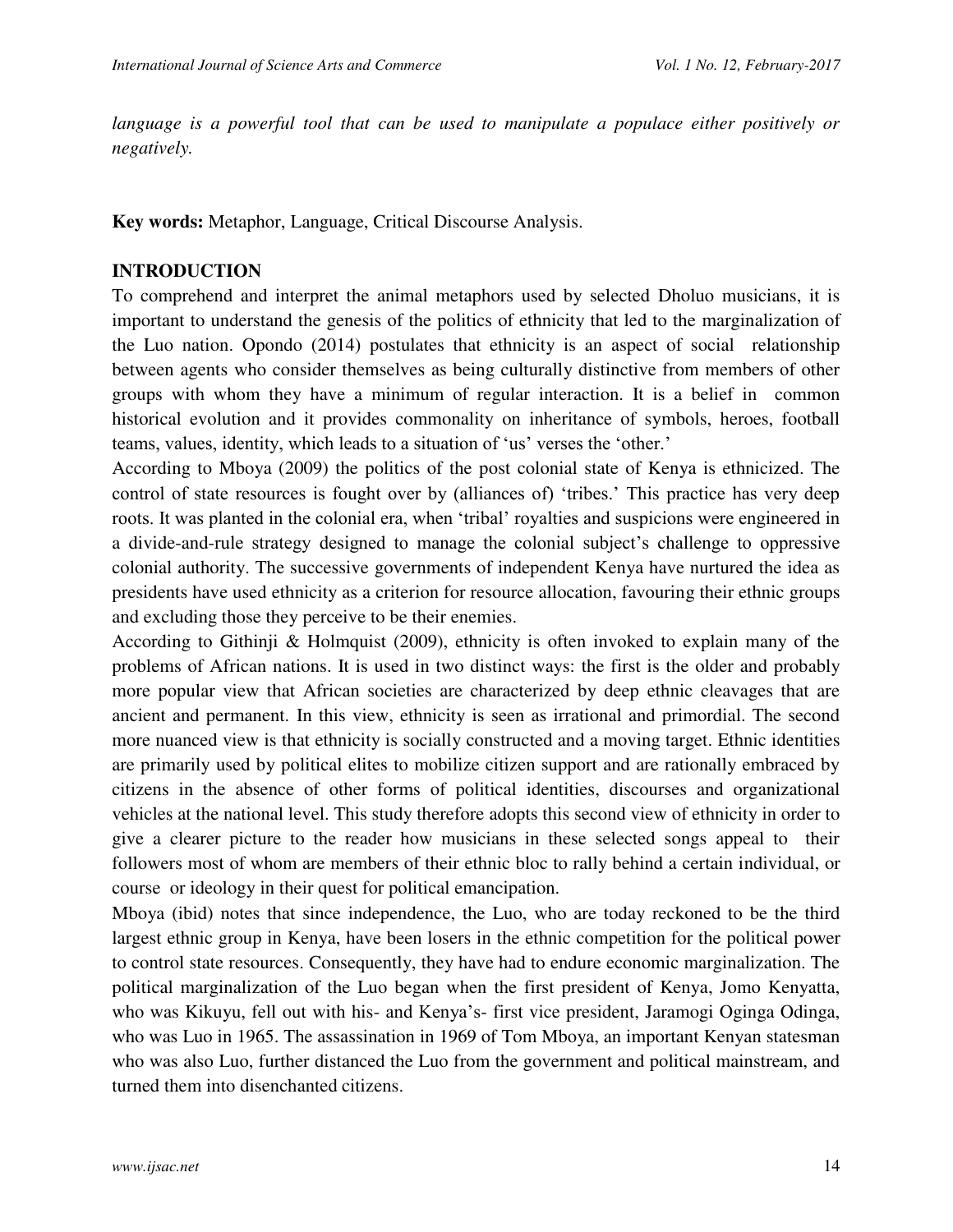Luo disenchantment with the government continued into the presidency of the country's second president, Daniel Arap Moi, who is ethnically Kalenjin. Little wonder, then, that most of the junior Air Force officers who were at the heart of the attempted coup against Moi in 1982 were Luo. Taking into consideration the murder, in 1990, of the articulate Foreign Minister, Robert Ouko, who was Luo, and adding it to the collapsed infrastructure and the lack of new development projects in 'Luo Nyanza' (even the much trumpeted government Nyayo hospital wards of the Moi era skirted the area) aggravated the situation (Mboya, 2009). To crown this maltreatment of a 'nation' that has been considered a 'thorn in the flesh' of the two ethnic groups that have had their share of the presidency, is the 2013 general elections in which the Luo political icon Raila Odinga, controversially lost the presidential election to Uhuru Kenyatta, the son of the founding president of Kenya. From these strings of misfortunes Mboya (2009) concludes that it is not difficult to be sympathetic to the perception that the poverty of 'Luo Nyanza' in the 1990s and beyond has been politically manufactured.

Music is at the heart of the Luo community, a people stereotyped to be ardent believers in lifestyles fused with alcohol, music and sex. To support the claim of their love for music, Wenje et al (2011) postulates that the Luo, like other African communities are renowned for their love of music. Osadebey (as cited in Wenje et al, 2011) states that the Luo sing when they fight; they sing when they work; they sing when they make love, they sing when they hate; they sing when a child is born and when death takes toll.

# **Why metaphors?**

- 1. Metaphors generally and cognitive ones specifically are not just used to add flavour to a given discourse but they are crucial in helping the interactants understand and interpret realities in the social as well as political realms. Lakoff (1980) argues that through metaphors individuals are able to understand a new domain in the light of another with which they are familiar.
- 2. Ling (2010) posits that metaphor plays a very significant role in human thought, understanding or even creating our social, cultural and psychological reality, because it is used effortlessly by ordinary people in everyday life.
- 3. Mio (1997) notes that metaphors and other forms of symbolic language are effective persuasive devices. Such linguistic devices are important tools for political discourse because political events are abstract and too numerous for public consumption. Moreover, metaphors allow the general public to grasp the meanings and political events and feel a part of the process.
- 4. Beard (as cited in Vestermark, 2007) notes that metaphor is a skill used to appeal to the emotions of the listener in a way that feels natural to the audience.

It is important pointing out that the use of animal metaphors is culture specific. One animal may have positive connotations in one culture but negative ones in another based on the interpretations accorded to it. Moreover, one animal may be use metaphorically in one culture and not in another because it may not be available in the habitat of that particular community.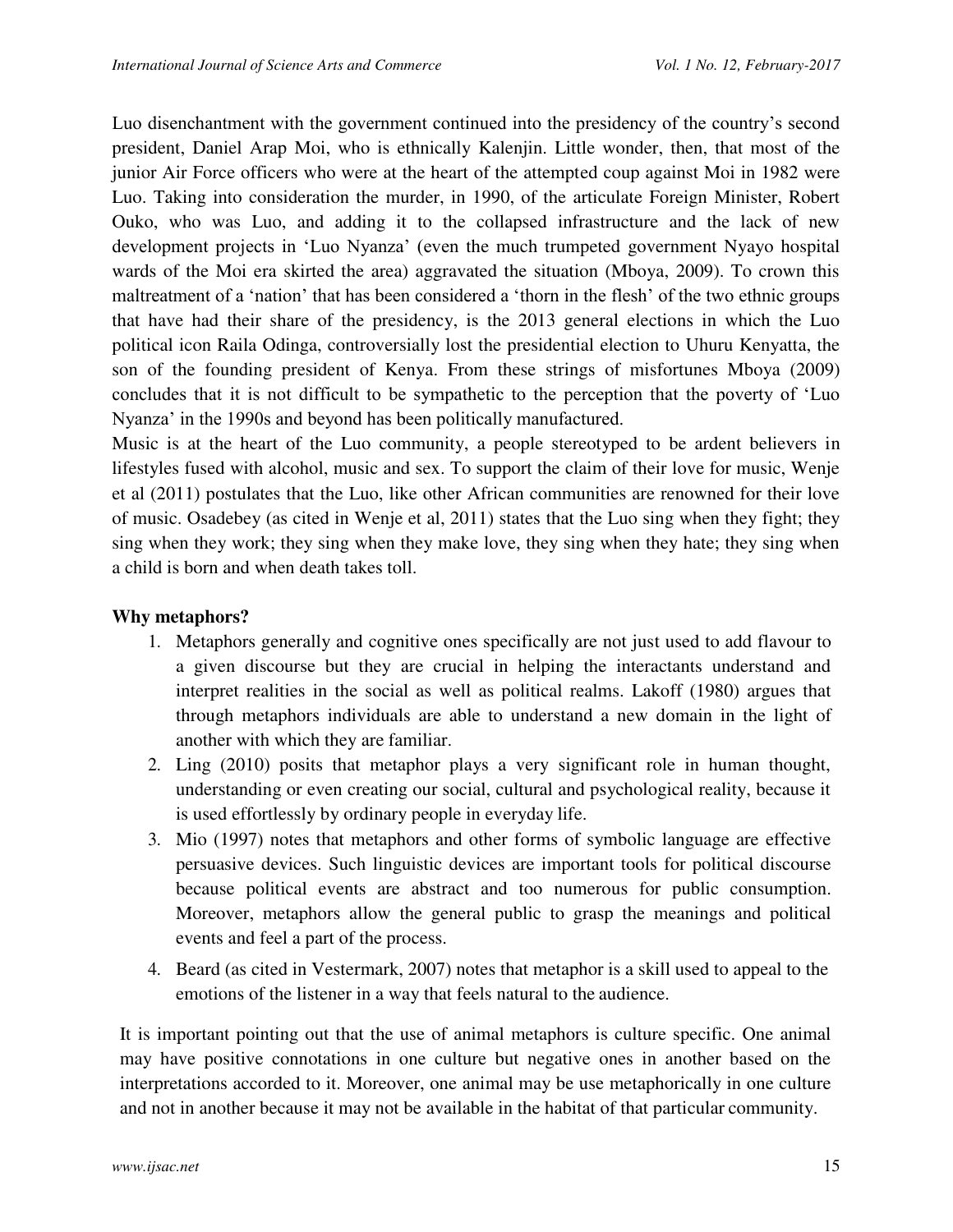## **STATEMENT OF THE PROBLEM**

Political discourses have exposed a myriad of issues bedeviling African states generally and Kenya in particular. This has brought about political awakening in different corners of the country. Sometimes the messages are conveyed in plain and direct ways and at other times the communication is done in an indirect manner by the source. The latter is normally used in cases where the author of such information wants to exclude an audience that he/she feels is an out- group. From time immemorial, animals have been used metaphorically to help explain various notions that on the surface may seem complicated for human understanding. Several scholars have explained the reason for the use of such metaphors. Muhammad & Rashid (2014) posit that the animal kingdom provides rich metaphorical expressions perhaps due to the close relationship between people and animals, the reason why it is common to see people being likened to animals. The animal metaphors used may have either positive or negative connotations moreover, Lakoff & Turner (as cited in Muhammad & Rashid, 2014) explain that in many cultures animal metaphors are often used to connote negative meanings because of the higher order form relegated to human beings compared to that of animals as reflected in the Great Chain of Being. It is however worthy to point out that there are also animals that are used to convey positive connotations. Several studies have been done on the use on animal metaphors in different discourses (Olateju, 2005; Abdulla 2010; Muhammad & Rashid 2014; Kobia, 2016) however, there is dearth research on the use of animal metaphors in popular songs that are politically 'engineered.' It is on this standpoint that this paper seeks to identify such metaphors in selected Dholuo songs, explain and interpret them; describe the roles that they play and explain how they work to help achieve effective communication.

# **OBJECTIVES OF THE STUDY**

- 1. To identify and explain the animal metaphors used in the selected songs
- 2. To describe the roles of these animal metaphors in political communication.
- 3. To explain how the metaphors work in achieving effective communication.

## **RATIONALE AND JUSTIFICATION OF THE STUDY**

- **(i)** Political discourse is an area that is of concern to any citizen. Therefore, this study is significant as it acts as a source of reference for scholars interested in investigating the role of language and especially metaphors in conveying political ideologies that affect the citizenry in one way or the other and how such ideologies influence their perceptions, opinions and thought processes.
- **(ii)** The study is significant to different stakeholders as it exposes the politics of exclusion that is rampant in the country, a factor that partly fueled the post election violence that rocked the country after the 2007 general elections. Therefore it is a wakeup call to those whose mandate is to provide services to the citizens to do so irrespective of the citizens' political affiliations in the spirit of ensuring that there is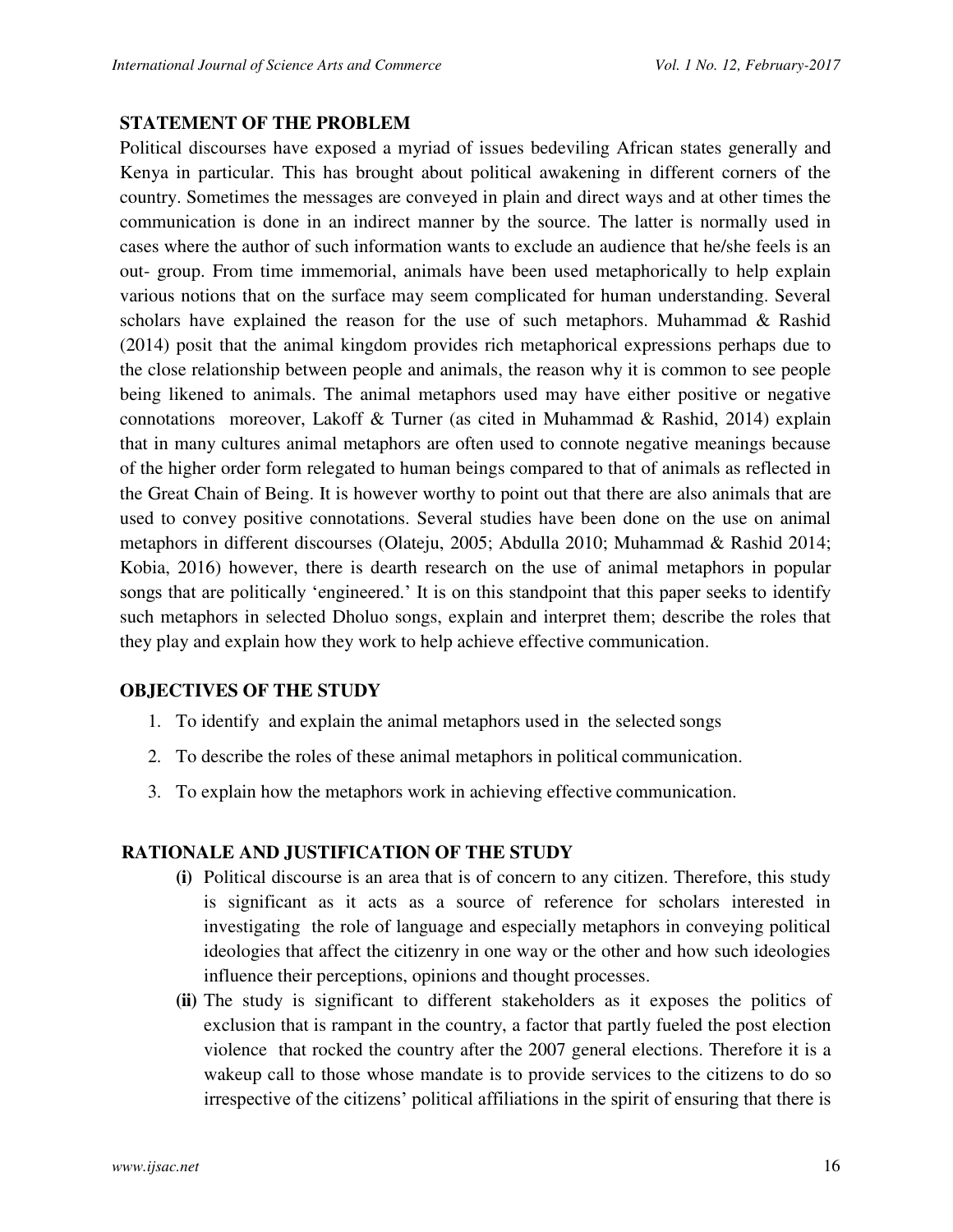love, harmony and peaceful coexistence among different ethnic blocs.

# **THEORETICAL FRAMEWORK**

This study employs the Critical Discourse Analysis theory by Fairclough and Wodak (1997) to analyze the animal metaphors in selected Dholuo songs. According to Van Dijk (1998). Critical Discourse Analysis hence, CDA is a type of discourse analytical research that primarily studies the way social power, abuse, dominance and inequality are enacted, reproduced and resisted by text and talk in the social and political context. He further postulates that what is crucial for critical discourse analysts is the explicit awareness of their role in society. Fairclough (1993) further elucidates this by noting that critical discourse analysts go beyond the immediate, serious or pressing issues of the day. Their structural understanding presupposes more general insights and sometimes indirect and long term analyses of fundamental causes, conditions and consequences of such issues. CDA seeks to explain the complex relationships between the structure of texts and their social functions especially when they are used to create and maintain differential power relations and structures. Therefore, there is a dialectal relationship between discourse and the social context in as much as it also shapes that social context (Michira, 2014).

# **Tenets of CDA**

- 1. It focuses primarily on social problems and political issues.
- 2. It tries to explain discourse structures in terms of properties of social interaction and especially social structure.
- 3. It focuses on the way discourse structures enact, confirm, legitimate, reproduce or challenge relations of power and dominance in society.
- 4. It states that power relations are discursive.
- 5. It focuses on power, dominance and inequality and how these are reproduced or resisted by various social groups in their ethnic discourses.
- 6. It seeks to reveal hidden or implied social structures of dominance of one social group upon another as well as their underlying ideologies.
- 7. It offers critical approaches or methods of studying spoken or written discourse.

# **LITERATURE REVIEW**

Michira (2014) posits that politics is essentially concerned with power and authority: how to obtain and appropriate it, how to make decisions and control resources within a jurisdiction, how to control and manipulate the perceptions, behaviour and values of those who are governed. As a result, complex relationships between the governed and those who govern them are enacted and mediated through language. While this study looks at the language of politics in the Kenyan 2013 presidential campaign, the current study is interested in the animal metaphors used in selected Dholuo songs that have political undertones.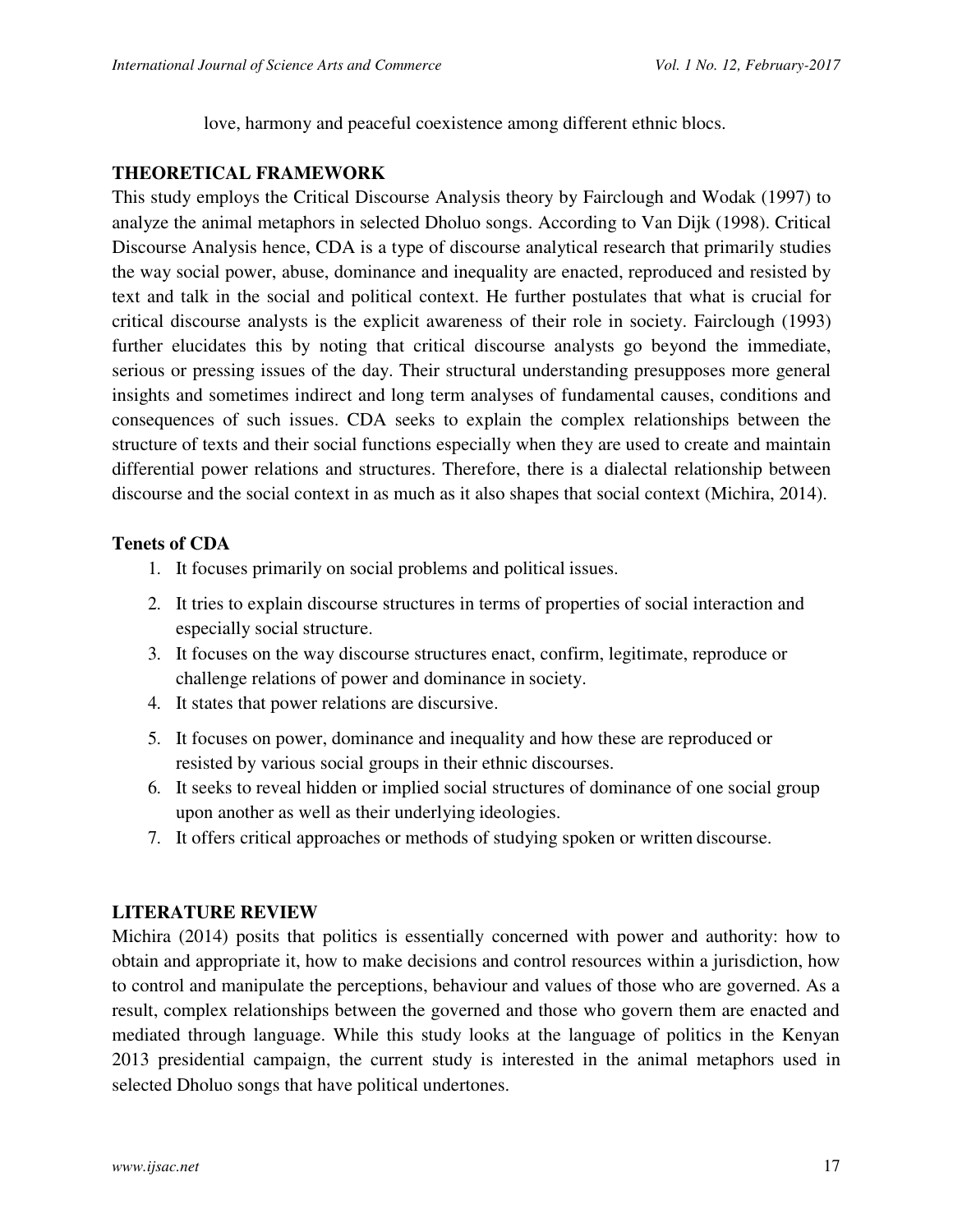Obeng (as cited in Cheng, 2009) argues that political discourse structure is heavily impacted by the intended functions of the message. For example, if the message is to criticize an out-group and call for an action against the group then the discourse is often structured in such a way as to first present the out- group's action or message as problematic and then to suggest the right course of action the target addressees must take. This study generally looks at political discourse while the current is interested in song as a text in politically motivated discourses. The point of convergence is that in both there is call for action against an out-group by members of an in group because of challenges that are purported to be engineered by the out-group. Therefore the artists in these songs call for their listeners to take action against the out group for the injustices that the members of the in-group have gone through as a result of the actions of the out group and lack of goodwill from them.

Kövecses (as cited in Wang & Dawker 2008) note that animal metaphors are used ubiquitously across languages to refer to human behaviour. Cowards are represented as chickens, lions denote the brave and crowd followers are sheep. While this study supports the fact that animal metaphors are widely used, the present study is in agreement that different cultures make use of animal metaphors however, the latter looks at the use of such matters in music as a text. It is also interested in finding out whether attributes given to animals like the sheep, lion and chickens are the same or whether they are different since metaphor is culture specific.

The language of politics sets itself apart as the language of governance and its study in linguistic scholarship is important because it is a strategy by means of which we can infer how language is applied in social and political discourse to persuade people to support party or individual ideologies. Politics involves the struggle for power and its language proves significant because it is structured primarily with the aim of convincing the audience to buy into the speaker's ideology. More importantly, political communication demonstrates an audience's ability to establish meanings for ideas in contexts of their use. Political metaphors require listeners to correlate correspondences of experiences with the relation that holds between frames deployed by speakers (Kamalu & Iniworikabo, 2016). While this study looks at various metaphors in political discourse, the current one is specifically interested in the use of animal metaphors in songs whose main theme is politics. The contexts for the two studies are also different in the sense that the former deals with political discourse in the Nigerian context while the latter in the Kenyan context and amongst the Luo specifically. The current study also wishes to find out whether the use of the animal metaphor is instrumental in persuading people to support party or individual ideologies.

# **METHODOLOGY**

The study employed qualitative analysis of animal metaphors used in selected Dholuo songs that have political bearings. The qualitative approach was used to expose the asymmetrical power relations that exist between the oppressed and the oppressors or the governors and the governed. It adopted a descriptive design in which the researchers identified, explained and interpreted the animal metaphors used by artists in their songs with the intention of not only unveiling the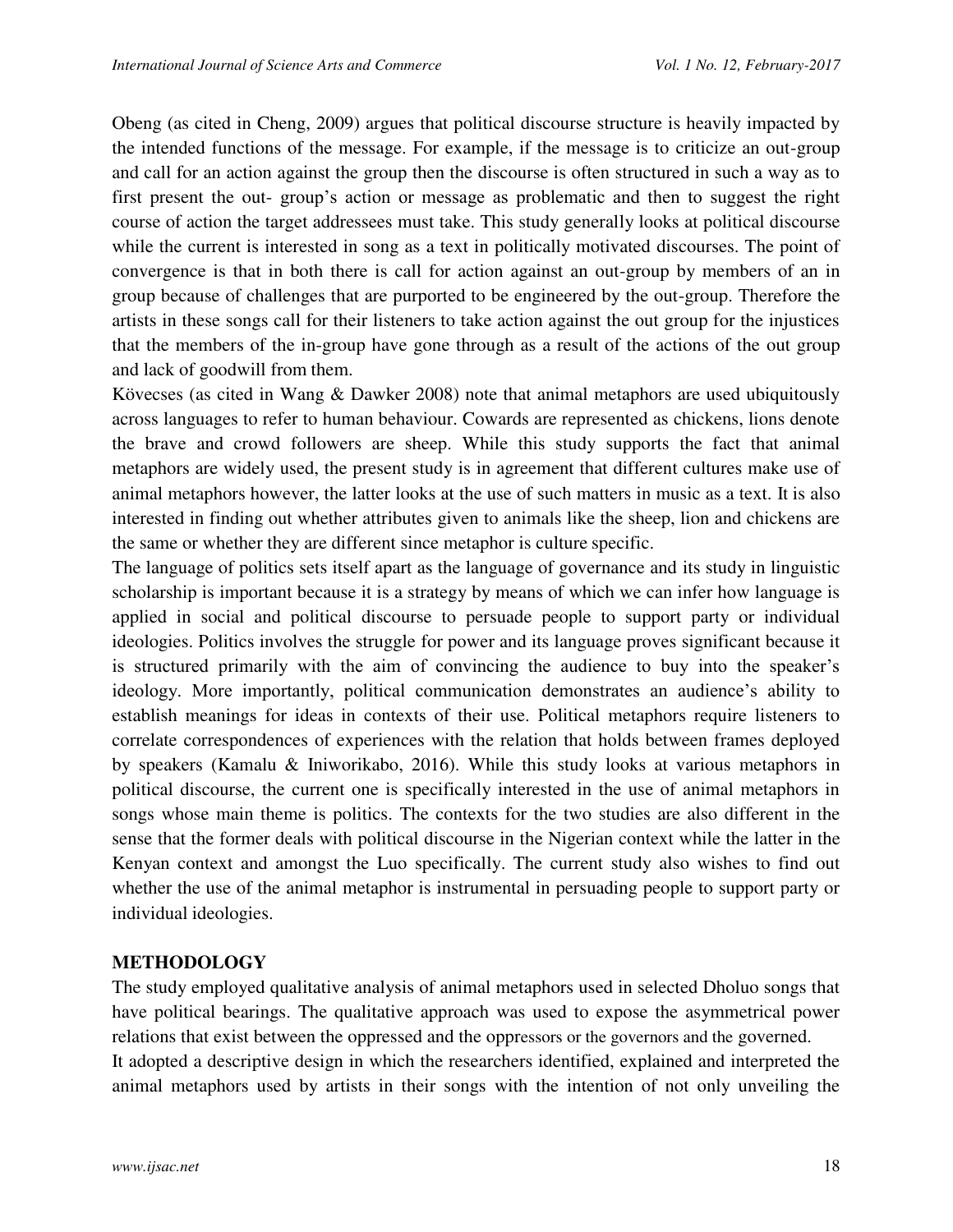concealed meanings but also illustrating the role that metaphors play in achieving effective communication.

Through purposive sampling, a sample of six songs sung by the artists the late D.O. Misiani, Onyi Papa Jay and Emma Jalamo were chosen not only because they were rich in animal metaphors bordering on politics but also because most listeners made requests to presenters in Dholuo FM stations (Ramogi FM and Radio Lake Victoria) that such songs be played, this being an election year.

The study centered on song texts whose sources are audio and audio visual CD's and DVD's which were obtained from music stores. After listening to the songs, they were transcribed and later translated from Dholuo to English which is the language of study. Where the researchers were uncertain in regard to the meanings conveyed in the animal metaphors, they consulted the Luo dictionary as well as competent native speakers of Dholuo to aid in the interpretation of particular images presented in the metaphors.

## **RESULTS AND DISCUSSION**

## **BIM EN BIM** BY OWINO MISIANI

Aloso ne joka lee, joka winy, kod joka rech Gik malak gi bund igi, kanyisou niya Gima olos gi lwet dhano obed meli, obed ndege, obed ot, obed piki piki Gikone nyaka okethre makata nade To gima Jehova Nyasaye oloso mokete e piny mawantiereni Obed gima fuyo, gima mol gibund iye, obed gima ni e pii, obed dhano, obed lee Gikone ni nyaka otho To nitiere kit joka lee ma ochwe kaka dhano to ok gin jii Mokwongo gin joka bimbe, joka on'geche, kod sokwe mtu Bim en bim Obed mopidhi, obed man e bungu To bim en bim Itedone ma imiye Ikawo rabolo mochiek kod paipai Mochiek mayom ma imiye To seche mapod itedoneni okawo kaka ng'at mamayi To bende ong'iyo wang'i mondo opand

moko

To ka oneno ni imiyo ng'ato machielo ma ok en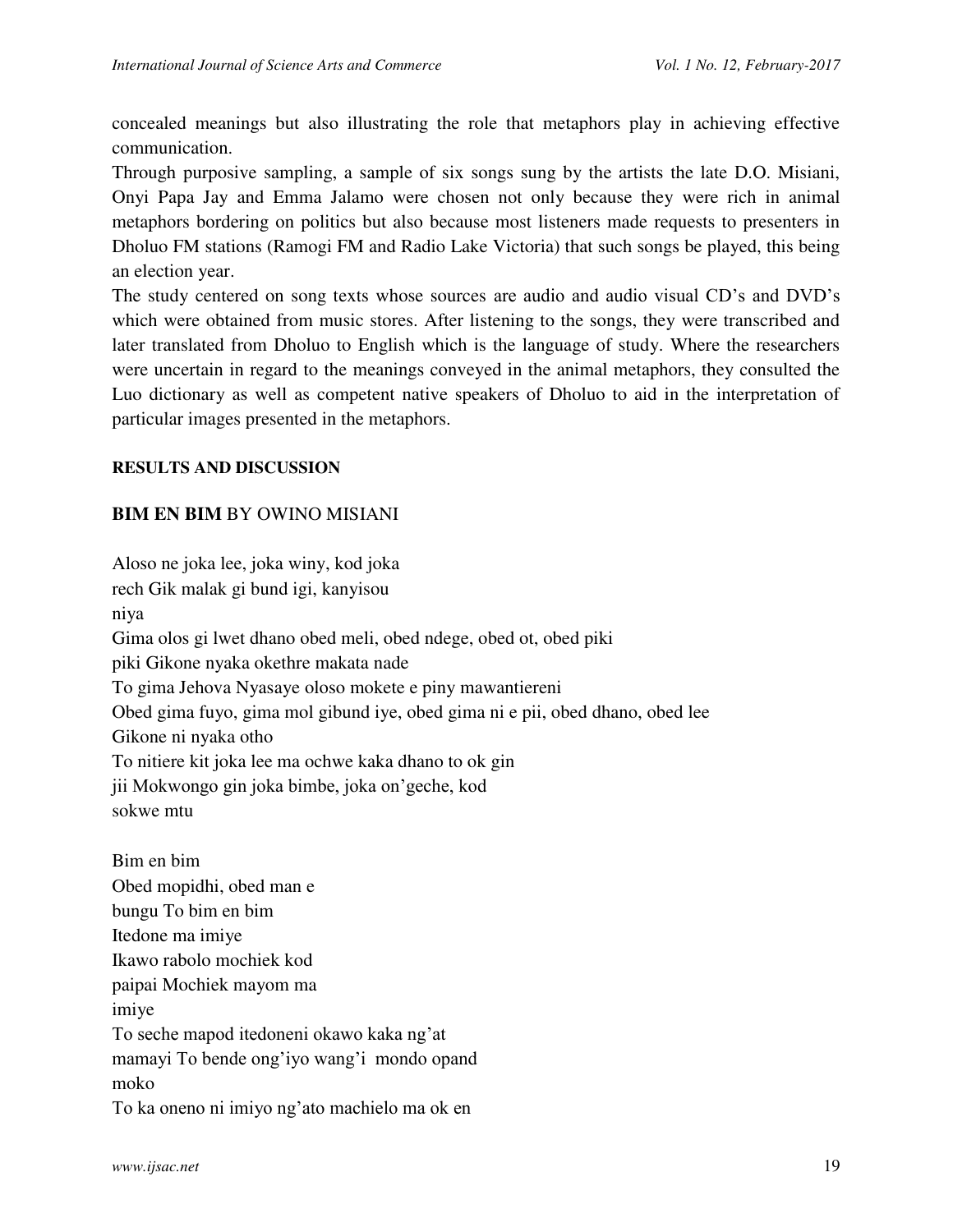To oyie kata mondo onegi

Omiyo bim en bim To be onge saa ma gir ng'ato nyalo bedone maber at all makata idhi kure To moko bende wasekonyo ka olewo e od ang'ech, to moko e od thieth To ka bim ne owuok kama ne entieno E kindwa kode guok gi rombo Ong'er bende ne wakonyo ka joka bimbe nego bende onjawowa Tinde ka gineno wa to iwinjo ka ong'er luongo chiege ni 'Akelo, Akelo, an bi kaw okapuni.' 'Ok akaw okapu.'

Chieng' moro ne awuotho e bungu to ne ayudo bim moro Ka joka ong'eche ogoyo, oturo bembene, ng'ute, tiendene Kendo oseromo gi ng'at mosetho To an kaka msamaria mwema akawo bim ma atero e od thieth Mathiedho bim ma amiye kar dak mondo orit na dala Mana ka pod onape gi ang'uola ema olosore Ochalo nyathi matin yawa

Bim ne oomo jogegi mane ni e thim te Mane onge kata duol ema tinde yako olembe mane wapidho e dalaka An tinde ka bimbe onena to en mana lweny Iwinjo ka ochogo nyawadgi ni ooh!

Joka bimbe gin joka bimbe Gikawo piny chal pinygi tinde gin gi ouru Ginyalo wuoyo awuoya kaka gin ema gidwaro yawa Ndalo mane waringo ka wadwaro olembegi jogi ne gin kanye?

To gima mondo anyiswe, Ni rech nywolo mana rech Ing'eyo ni lee en lee, Onywolo mana lee To pok ne awinjo ni dhiang' otimo arus gi punda Bende pok ne awinjo ni diel otimo arus gi rombo Bende pok ne awinjo ni guok otimo arus gi nguruwe Pok ne awinjo ni jowi oriwo arus gi omuga

Bim en bim Bim nyuolo mana bim,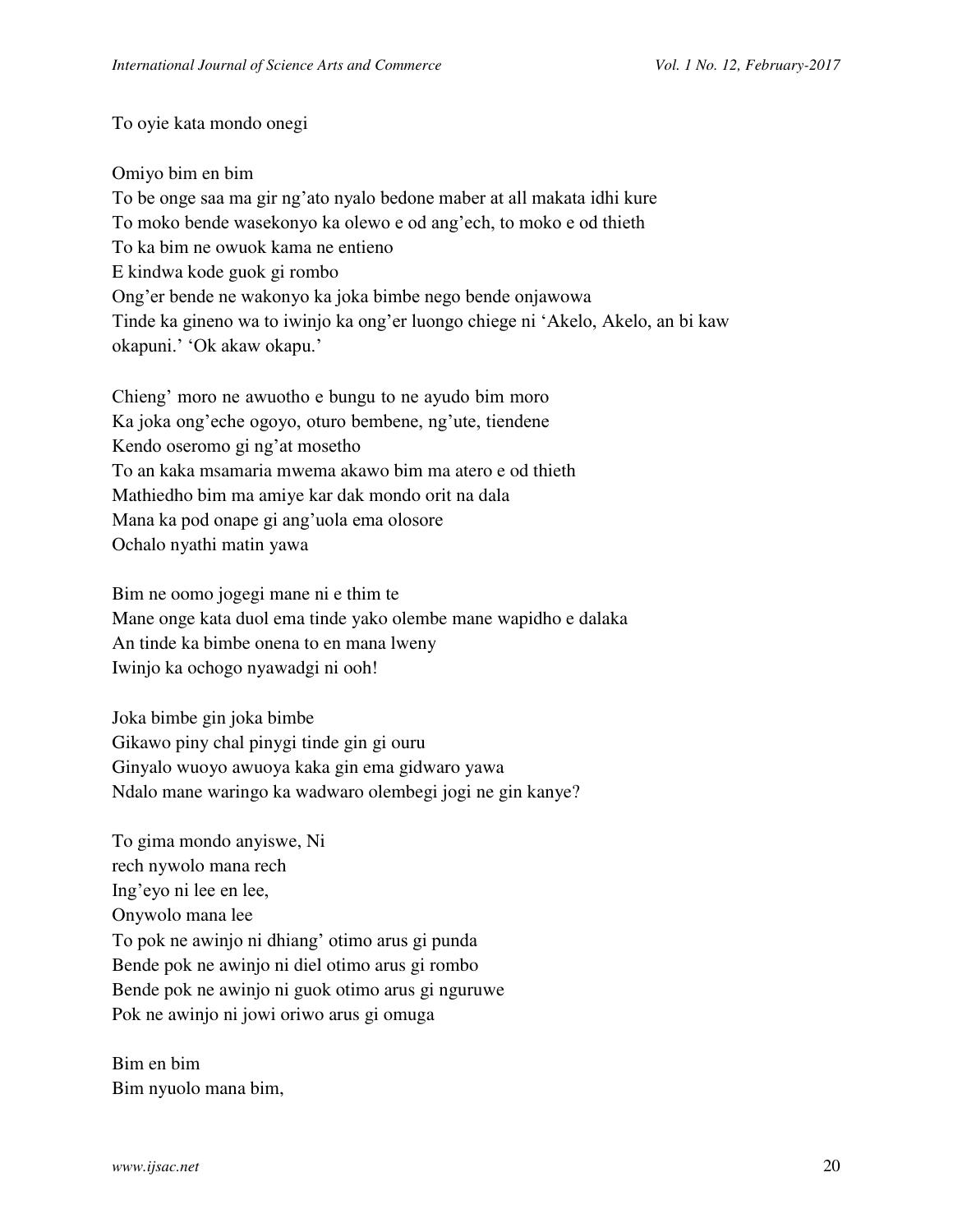Ok onywol ong'er Magwar ok nyuol riwo to gin joka lee duto man e bungu Kamongo ok nyuol mbuta Ngege ok nyuol okoko wuon pala Arum tidi ok nyuol tula Budho ok nyuol ongo wang' To awendo ok we yiere…

# **TRANSLATION**

I am talking to those who belong to the animal species and fish species. Things that move on their bellies, I am telling you that things made by the hands of a human being be it a ship, aeroplane, house or motorcycle In the end it has to be destroyed whether one likes it or not But what Jehova God has made and put in this world where we are Be it something that flies, one that crawls on its belly, be it something in the water, be it a human being, be it an animal, in the end it must die. But there is a species of animals that is created like a human being, though they are not people First are the baboon species, the monkey species and *sokwe mtu* 

A baboon is a baboon Be it one that is domesticated or wild But a baboon is a baboon You cook for it and give it You take ripe bananas and pawpaw Ripe and soft and you give it But when you are still cooking for it, it takes like one snatching you And it looks at you straight in the eye So that it can hide some, but when it sees you giving something to someone Else other than it, then the baboon can even go to the extent of killing you Therefore a baboon is a baboon. In fact there is no time when someone else's property can be good to a baboon at all regardless of where you go.

There are others we have also helped when they were stranded in prisons, others stranded in hospitals, but when the baboon left where it was, it created enmity between me and him. The relationship between us is that one witnessed between a dog and a sheep. The monkey that we also helped when being killed by the baboon family has also brought shame to us. Nowadays when they see us, you will hear the monkey calling his wife 'Akelo, Akelo,' and the wife responds, 'It is me.' Then the monkey tells his wife, 'come and take this basket,' and the wife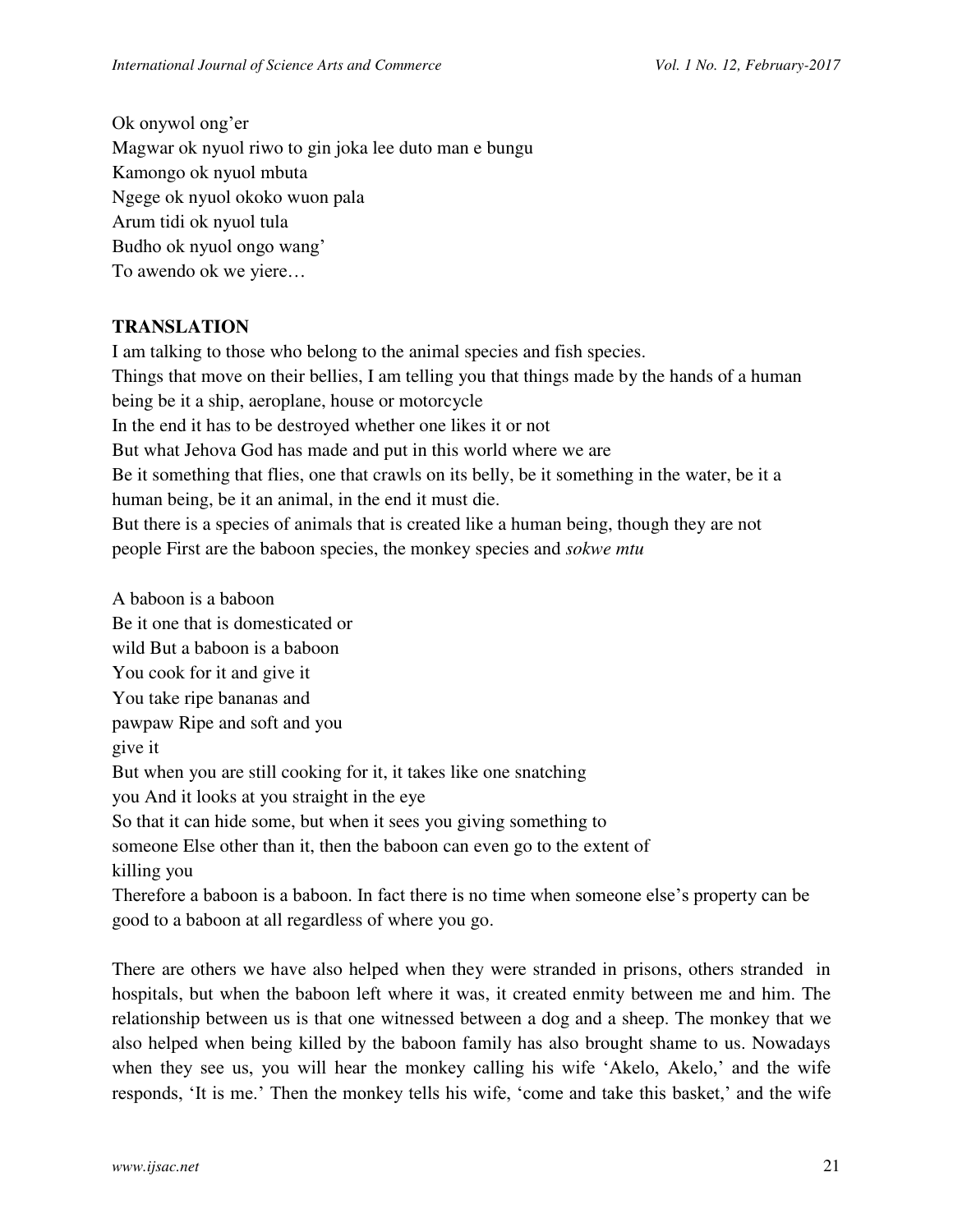responds, 'I will not take the basket.'

One day I was walking in the forest and I got another baboon when the monkey family had beaten him. He had broken his hips, neck, legs and he was as good as a dead person.

But as a Good Samaritan I took the injured baboon to the hospital but once it was treated and became well, I took the baboon to my house to take care of my house when it was still an invalid and was even excreting in its diapers just like a small child.

However, the baboon turned against me and sent me away from the house that I had secured.

It brought its kinsmen from the forest, people who didn't even have a voice are the ones who nowadays loot the fruits that we have planted in our homestead. Nowadays when the baboons see me it is just war, you just hear the baboon cautioning the other to be careful because the enemy is within.

The baboon family is the baboon family They have taken the world like it is theirs Nowadays they are free they can talk the way they want. Surely, the days when we used to run looking for these fruits where were they?

What I want to tell you is that fish brings forth fish

You know an animal is an animal

I have never heard that a bull has wedded a donkey

I have also never heard that a goat has wedded a sheep

Moreover, I have never heard that a dog has wedded a

pig I have also not heard that a buffalo has wedded a

rhino.

A baboon is a baboon….

In the song above, Daniel Owino Misiani has used animal metaphors to refer to help his audience understand ideas that would otherwise seem complex. Before analyzing these metaphors it's important to give a brief history of this benga artist. According to Douglas (2010), D.O. Misiani (1940-2006) hailed from the Tanzanian village of Shirati near the Keyan border on the shores of Lake Victoria. Misiani began his career in the 1950s as an itinerant guitarist performing at funerals, homestead social gatherings and bars in the Luo homeland of Kenya's Nyanza province. Inspired by the success of Nairobi musicians like Daudi Kabaka, Misiani made his first electric guitar recordings in 1965 and soon after formed his own recording band, Shirati Luo voice (later to become orchestra D.O.7 Shirati jazz in 1975). Misiani talked about the challenges that the ordinary citizens go through in his music. Not one to shy away from controversy, he used many of his songs to satirize the leadership of different regimes something that on certain occasions landed him in trouble. At one time he was jailed for rubbing the powers that be the wrong way through one of his songs but such threats did not make him shy off from addressing issues that he felt were not being treated in the right way, a factor that endeared him to his fans.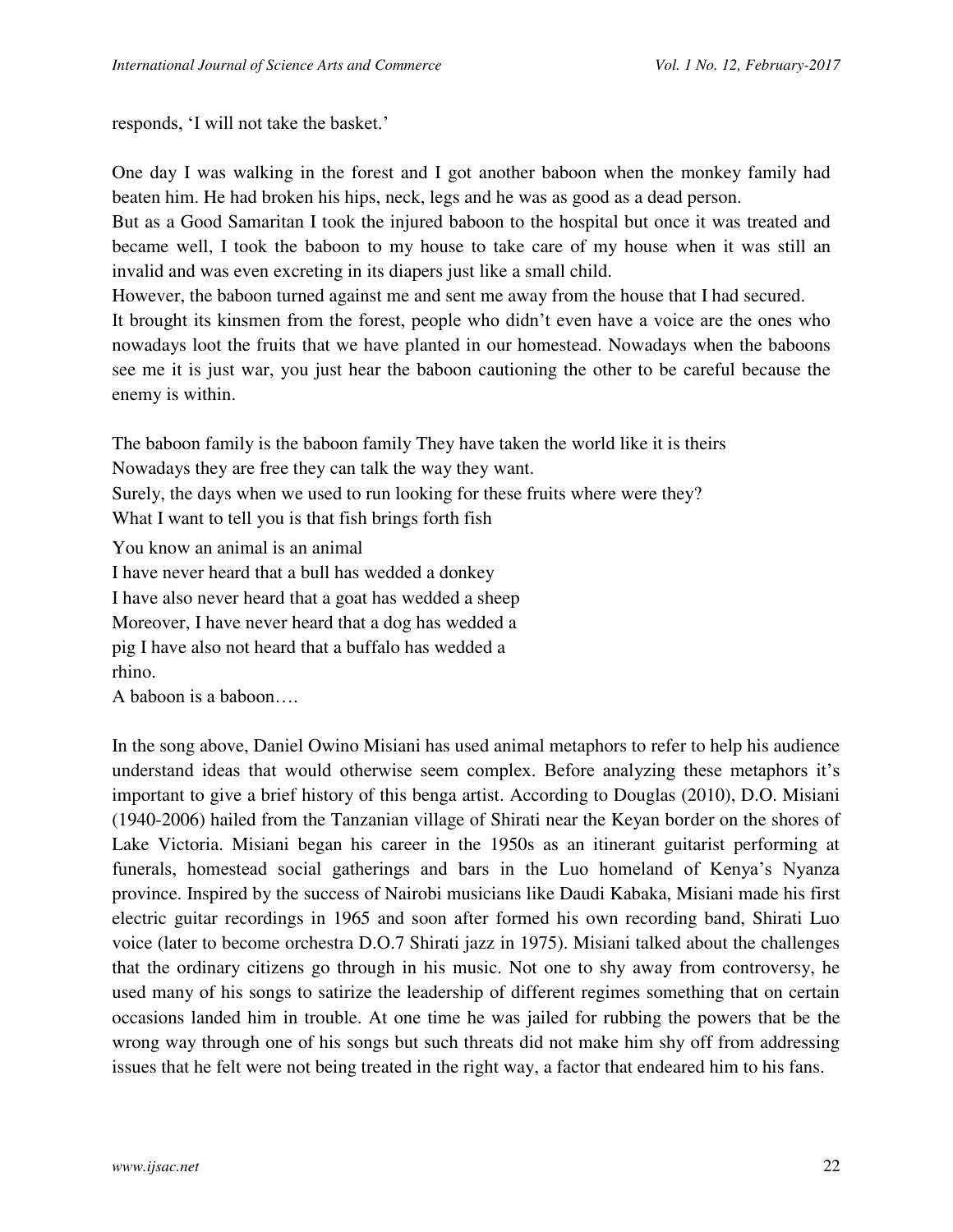A baboon has been used extensively in this song. Baboons primarily live in dry savannah woodlands. They are the largest and the most terrestrial or ground dwelling of the cheek pouch monkeys (cercopithecines). Feeding is a popular enrichment activity for baboons, who are very motivated by food. Due to their strict dominance hierarchy, only the most dominant male and female may eat food items provided to a group. Each baboon has a social ranking somewhere in the group, depending on its dominance. Female dominance is hereditary, with daughters having nearly the same rank as their mothers and adult female forming the core of the social system. Female relatives form their own subgroups in the troop [\(https://en.wikipedia.org/wiki/](https://en.wikipedia.org/wiki/)  olive\_baboon).

A female usually forms a long lasting social relationship with a male in her troop, known as 'friendship.' These non sexual affiliative friendships benefit both the male and female. For the males, such relationships help them integrate to the group more easily. He could also potentially end up mating with his female friend in the future. Females on the other hand gain protection from threats to themselves and their infants (if they have any). Males occasionally 'baby sit' for their female friends, so she can feed and forage freely without the burden of having to carry or watch the infant [\(https://en.wikipedia.org/wiki/ o](https://en.wikipedia.org/wiki/)live\_baboon).

Males establish their dominance more forcefully than the females. Adult males are very competitive with each other and fight for the females. Higher dominance means better access to mating and earlier access to food. So there is a great deal of fighting over rank which occurs with younger males constantly trying to rise in position. Because females stay with their groups their entire lives and males emigrate to others, often a new male challenges an older one for dominance. Frequently, when older baboons drop in the social hierarchy, they move to another tribe. The younger males who pushed them down often bully and harass them [\(https://en.wikipedia.org/wiki/](https://en.wikipedia.org/wiki/) olive baboon). According to Sluijter & Noē (1995), baboons make politics. Hierarchy is established by power, size and sharpness of fangs, weight, muscle mass but also by aggressiveness, the ability to form alliances or to know when to stab a companion from behind. They are very intelligent and most adaptable as well.

Baboons are very shrewd and cunning in their undertakings. Misiani uses this animal to represent past regimes that have marginalized the Luo nation from independence. This is well illustrated in Jaramogi Oginga Odinga's 'Not yet Uhuru,' where Roberts (1968) in his review notes that during the Mau Mau guerilla uprising, Kenyatta and the entire Kikuyu leadership were imprisoned during the British sponsored 'Emergency, ' rule, from 1952 to 1961, Odinga was free to remain active in the liberation struggle. For nine years Odinga played the leading role in the independence fight. He was **primarily** responsible for the release of Kenyatta. Odinga founded KANU in 1960, a national alliance of the political groupings dedicated to the freeing of Kenyatta and the Independence of Kenya. Kwatemba (2008) posits that the reasoning why Odinga and other nationalists refused to enter into negotiations with the British government till Kenyatta was released was that to enter into negotiations while Kenyatta and others were still in detention would be tantamount to betraying the collective cause that was supposed to bind all freedom fighters irrespective of their ethnic origin. When the musician talks about helping the baboon that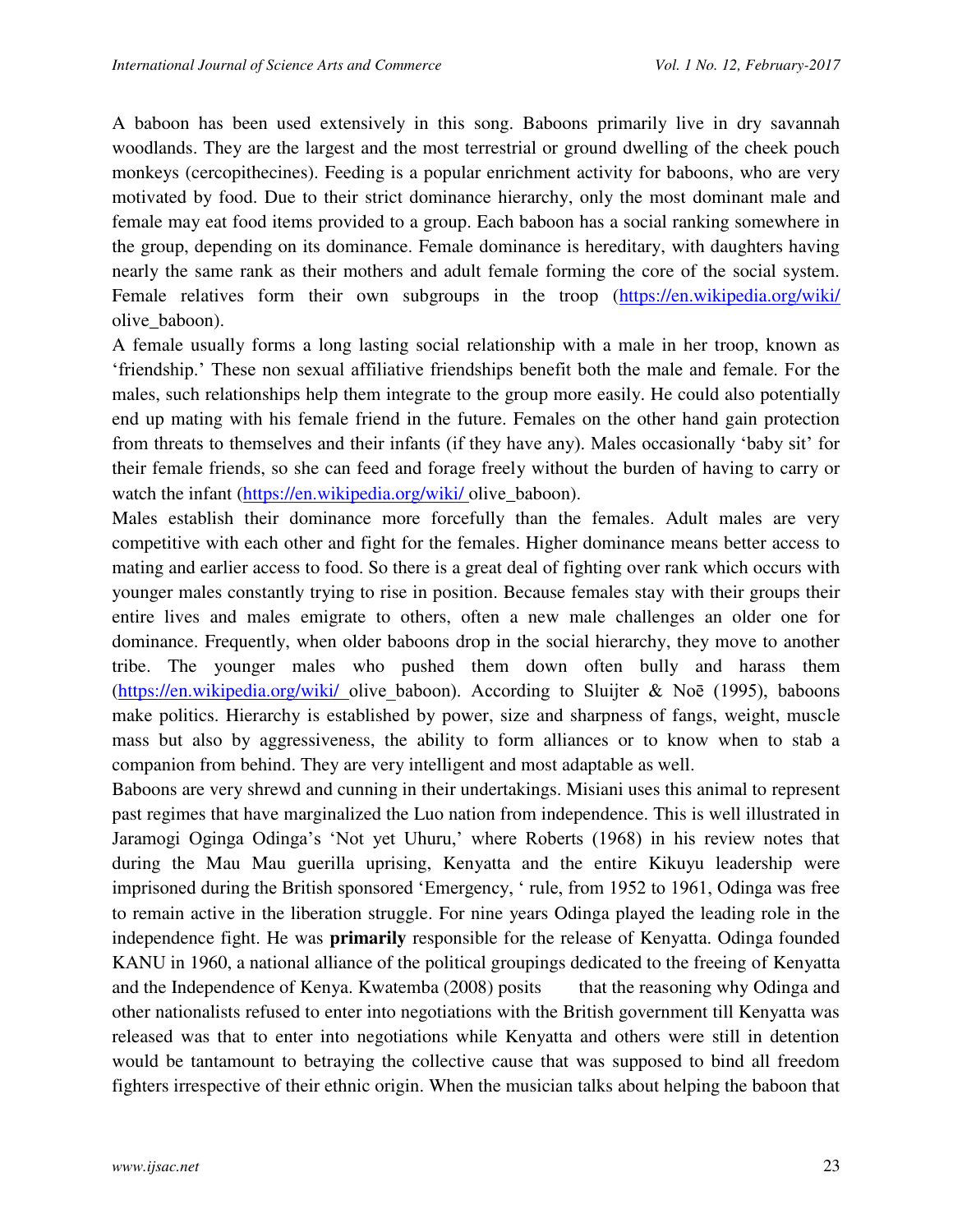was in prison only for it to come out of prison and turn against its 'saviour,' he is alluding at this incident for when Kenyatta was released and having been given the mandate to carry the presidential mantle, Throup & Hornsby (as cited in Kwatemba 2008) state that the founding president used his ethnic cabal to consolidate power in the office of the president and marginalised his erstwhile liberation colleagues such as Odinga.

During the time that Kenyatta and his Kikuyu coterie were in prison they were not able to propel the fight for liberation any longer and this activity was left in the hands of Odinga and other liberation colleagues who were not behind bars therefore the latter were the owners of the house in the sense that they knew the challenges as well as intrigues that characterized this struggle for independence and so when Kenyatta sidelined them and gave positions to his Kikuyu brothers when he took over power, the musician equates this to the baboon taking over the running of the home from the original owner and inviting its kin from the forest to help in the running of the affairs of the home yet they were not 'present' or active when the struggle for freedom that bore the fruits of independence (in the sense the establishment of the home), was being fought.

Examined from a different perspective is a fact that the political big wigs most of whom were from one community used their positions to amass wealth at the expense of the ordinary citizen. They grabbed vast pieces of land in the highlands and other areas leaving the original owners of these tracts of land landless hence becoming squatters on their own pieces of lands. This was the genesis of land injustices that have on several occasions brought conflicts between the political class and the masses especially in the Coast region. These politicians can be likened to the baboon who was welcomed by the owner of the house after suffering in the hands of the monkeys in this case the colonialists only to turn against the owner of the house in this case the ordinary citizen and chase him way from his home in this sense, their pieces of land that were taken away from them by the imperial masters during the colonial era.

Misiani talks about the baboon chasing the owner of the home and taking over ownership. He implies that KANU as a party was formed by the late Jaramogi Oginga Odinga, but when Kenyatta ascended to the presidency, he took over the running of the affairs of this political outfit and when he fell out with his deputy the late Odinga, the latter formed an opposition party KADU, leaving his brainchild to the government of the day. When the musician talks about the selfishness of the baboon that makes it to even want to kill the owner of the house that feeds it he alludes to the assassinations that characterized the first regime. Some of the politicians that fell out with the powers that be or who were viewed as threat to the government of the day were brutally murdered. A case in point is the assassination in 1969 of Tom Mboya who is described as a trade unionist, educationist, Pan Africanist, author, independence activist, cabinet minister who laid the foundation for Kenya's capitalist and mixed economy policies at the height of the cold war and set up several of the country's key labour institutions. He is famous for the education opportunities (He did this in partnership with John F, Kennedy who later became one of the presidents of America and Dr. Martin Luther King, Jnr ) for African students that resulted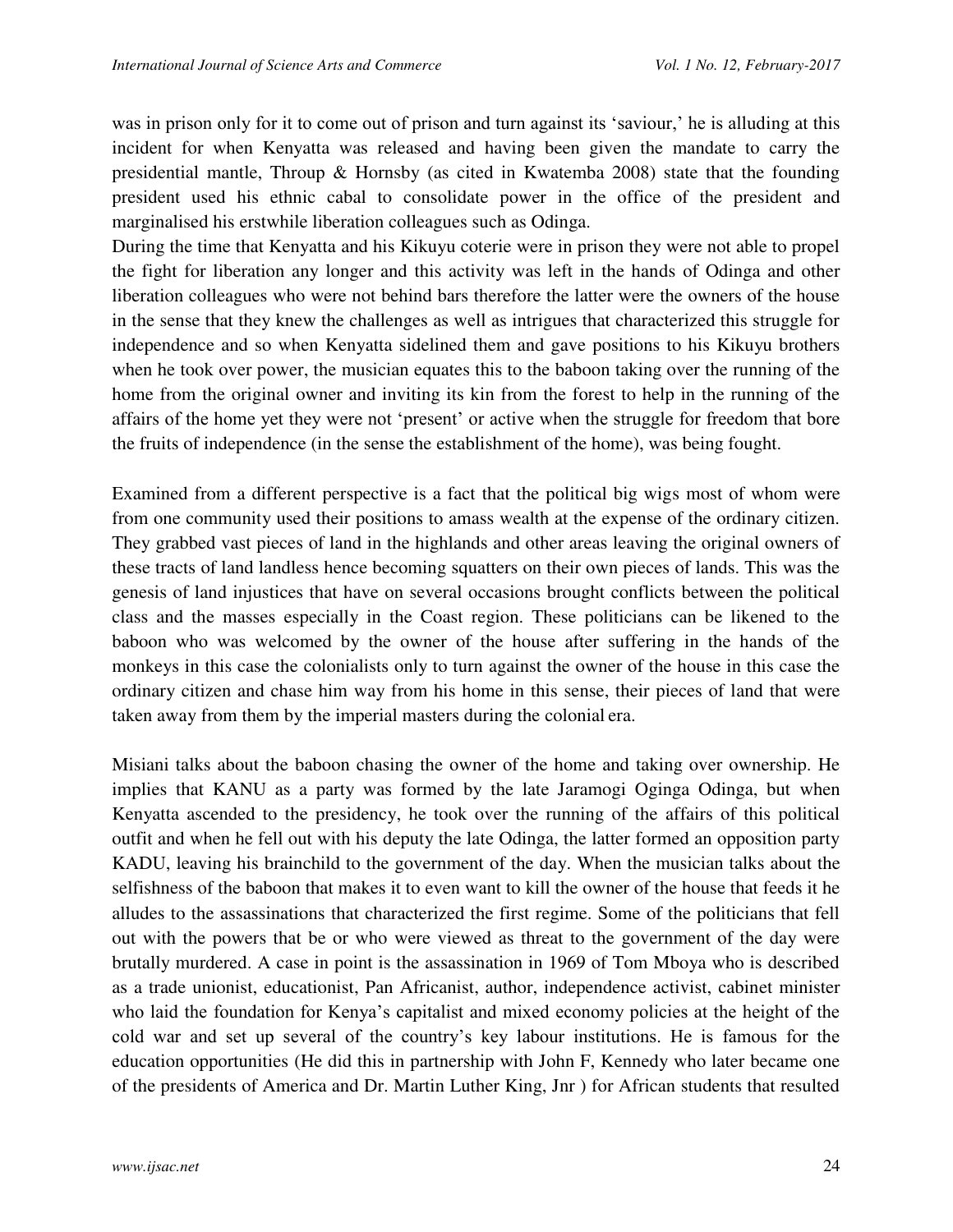in the African airlifts of the 1950s and 1960s, which enabled African students to study in colleges in the United States. Some of the beneficiaries of this programme were: the late Barrack

Obama senior, the father of America's 44<sup>th</sup> president and the late noble laureate Wangari Maathai (https://en.wikipedia.org/wiki/Tom\_mboya). Another prominent politician who was also considered a voice of the weak and the oppressed and who was also assassinated in 1975 was J.M. Kariuki. These politicians fought for the emancipation of the ordinary citizens regardless of the latter's ethnic background as is evidenced in the tribal affiliations of the beneficiaries of Mboya's airlifts to the US colleges.

When the second regime took power nothing changed for the better. The artist refers to it as the monkey family. Monkeys, being primates just like baboons share attributes with their baboon cousins. This government just like its predecessor treated the Luo community with contempt .It had perfected the art of divide and rule having learnt the tricks from the first regime. It is believed that the 'pedestrian' treatment of a community that offered the crown on a silver platter to the founding president is what may have led to the 1982 attempted coup by junior officers most of whom were Luo as a way of registering their displeasure at the way they were being treated and by extension the harsh treatment accorded to the Luo community. Its worthy to point out that Luo Nyanza has lagged behind in terms of development as compared to other communities a fact attributed to its leaders' opposition to different regimes among other issues.

A monkey is also perspicacious. It makes use of others to get what it wants and once this is done it dumps the brains behind its success. This is a trait that the second regime had learnt from its predecessor and perfected. This can be better understood in the context of the then Foreign affairs minister, Dr. Robert Ouko, who served both in the government of Jomo Kenyatta as well as that of Daniel arap Moi. He was one of Kenya's most articulate and astute cabinet ministers and a key driver of foreign policy. He was also a gifted conciliator and this, it is believed by the Luos, is what led to his murder in 1990. A theory that the community has held to since his death was that their son was killed after saving the country off the hook at a period when there was bad blood between the Kenyan and the US governments because of certain issues that the American government was not happy about only to return home and instead of being celebrated was killed after fulfilling an important obligation to his country. This helps to support the musician's description of the monkey-baboon species as one that is ungrateful. An individual is only useful when he/she fulfills the desires of the masters and once that is done he/she is dispensed with.

This claim is further supported by Hornsby (2012) who asserts that one of the theories that were advanced about Ouko's death was that he died because he had become a threat to Moi. He, Moi, and others had recently returned from a trip to the US, whose purpose was to lobby against the threatened suspension of US military assistance to Kenya. Relations soured between Moi and Ouko during the trip for it was speculated that the US government showed itself too friendly to Ouko or indicated that that it considered him suitable presidential material. Because of what transpired in the US, Moi was so furious with Ouko and the events that followed after their return to the country were a clear indicator that the minister had been sacked. Months later his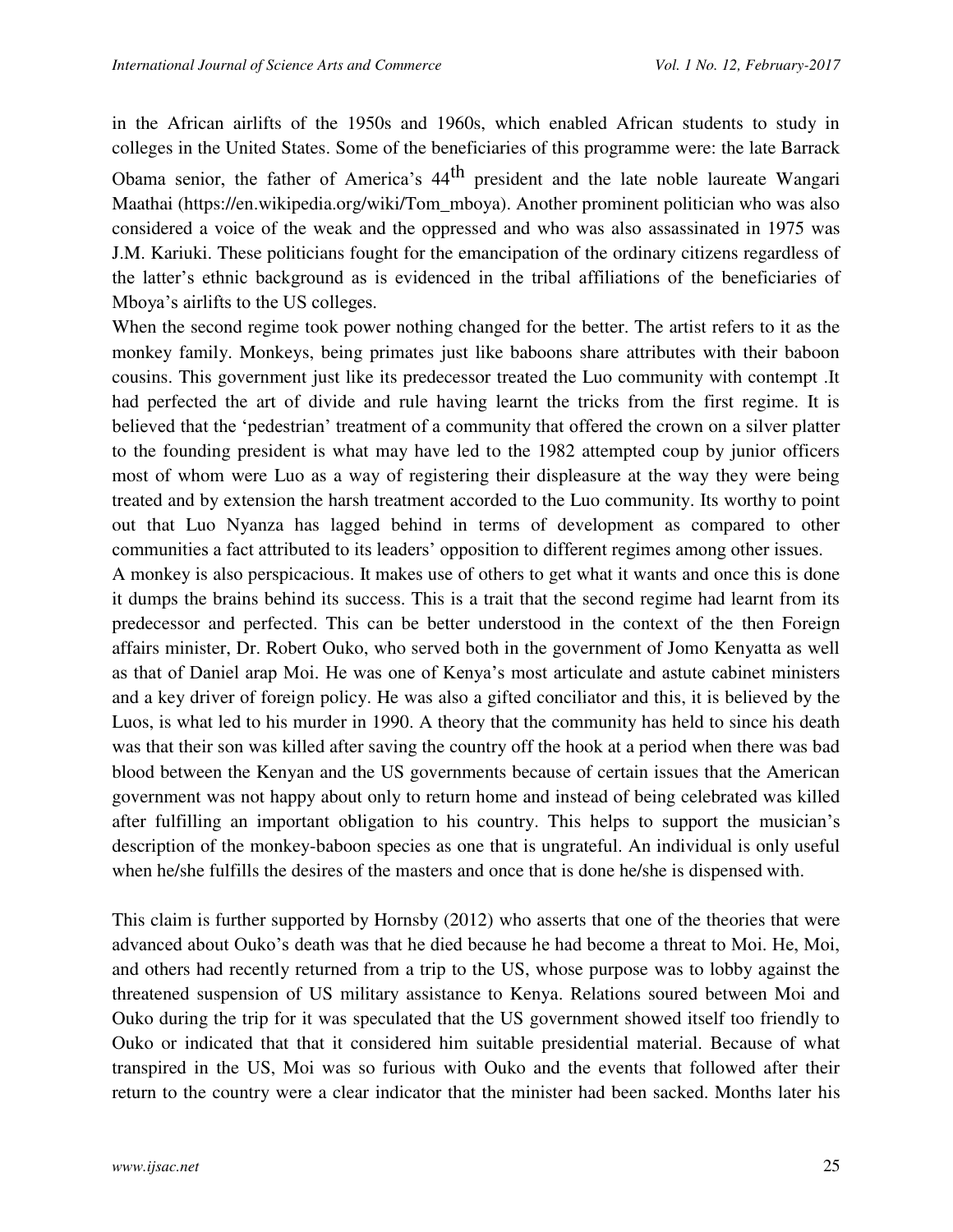mutilated body was found at *Got Alila*. Within two years of Ouko's death several people who were involved in the case either as witnesses or as conspirators in the heinous act were dead, another factor illustrating the contemptuous nature of the baboon towards its real or otherwise perceived adversaries.

A baboon is also oppressive. The artist mentions that when the baboon was wounded by the monkey family, the musician nursed it and ensured that it healed but soon afterwards it forgot this good gesture that was extended to it and it started exhibiting its tyrannical tendencies. This is corroborated by Kadima & Owuor (2006) who note that the period between 1982 and 1991 was marked by, among other things, the institutionalization of a monolithic system of government as well as the curtailment of fundamental freedoms, including the freedoms of association and assembly. Allegiance to KANU was required as a precondition for participating in the electoral process as a candidate with the KANU disciplinary committee ensuring compliance with the party's policies by using its power to expel members from the party.

It was during this period that the doyen of Kenyan's opposition politics, his son Raila Odinga and other liberators found themselves on the wrong side of the law. The older Odinga was in most cases under house arrests while his supple son, a frequent visitor to the infamous Nyayo torture chambers. It is during this period that the 'hunter' became the hunted. The artist Owino Misiani, was not spared either since it was believed that some of his songs were targeting the head of state and he was also thrown into jail for sometime without the option of a fine a fact that he captures in this song when he says that 'nowadays when the baboon family see me you hear them warning each other to be cautious for the enemy is around.

Under the leadership of notables like Oginga Odinga, Martin Shikuku, Paul Muite, Reverend Njoya, James Orengo, Raila Odinga and others under the umbrella of FORD mounted pressure on the government and 1991 marked the rebirth of Multiparty democracy in the country. Sensing danger, the baboon regime employed its sagacious attributes to split the FORD coalition. As Kadima & Owuor (2006) point out there was a deliberate propaganda campaign that sowed suspicion between the leaders of FORD, contributing to its split in June 1992. This split resulted in the formation of two parties namely FORD-Kenya led by Jaramogi Oginga Odinga and FORD- Asili, led by Kenneth Matiba. The unusual speed with which the registrar of societies moved to register the FORD factions added to the suspicion that the split had been orchestrated by the Moi regime. This period was also characterized by the mushrooming of political parties with reports indicating that in some cases, KANU sponsored the registration of opposition parties, leading to further fragmentation. The split in FORD and the fragmentation of the opposition meant that KANU's victory was almost assured.

From these happenings during the rebirth of multiparty politics, the baboon's trait of dominance and brutality towards its enemies was displayed. The regime of the time used divisionary tactics to remain in power. This further illustrates the musician's view that baboons are egocentric, a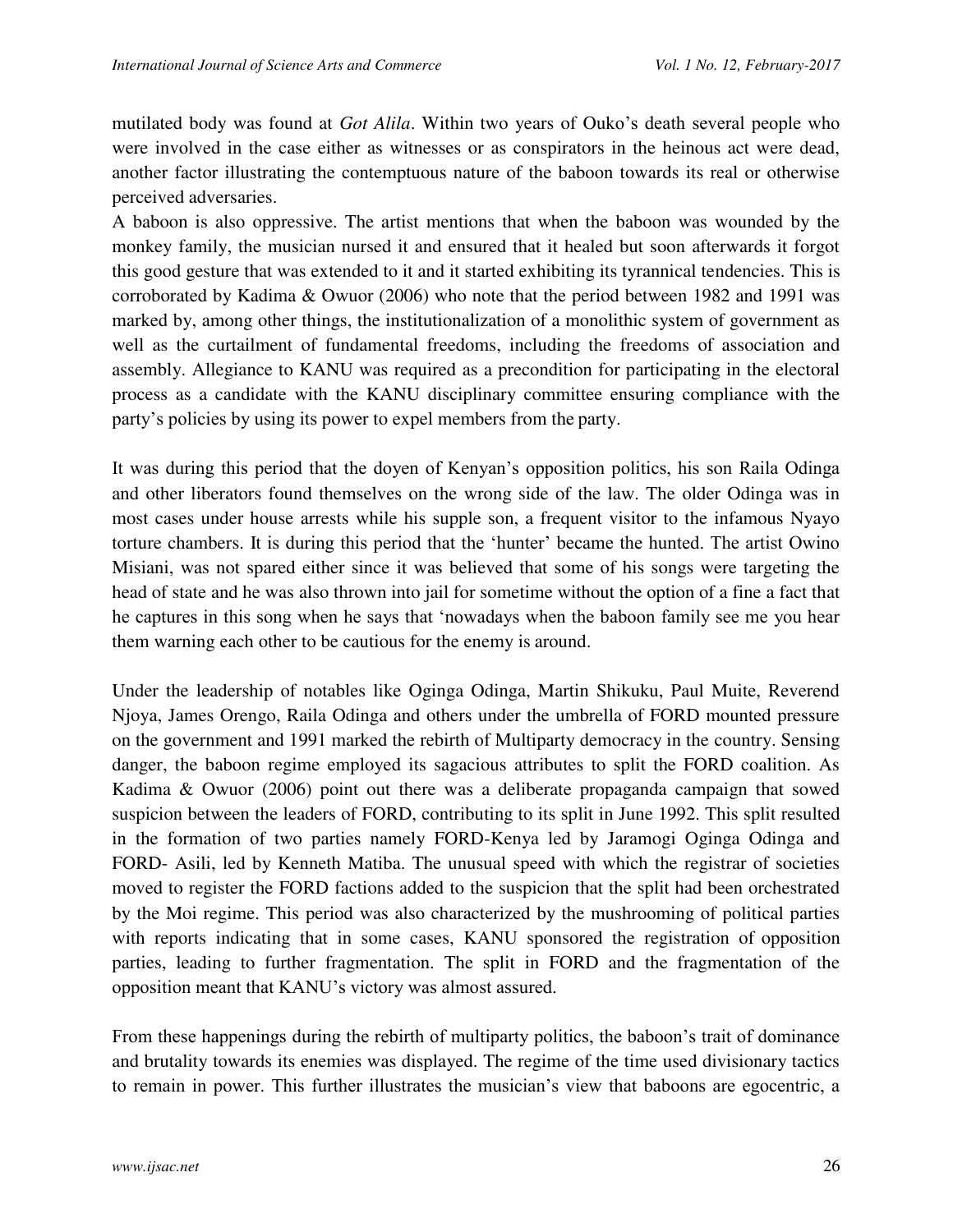fact that makes them envious when something is given to another person and this may even lead them to killing someone. The intrigues that followed during this time can attest to this for prominent persons in the opposition camp suffered brutality in the hands of police and hired goons. Some were detained, tribal animosity fuelled to greater heights and chaos characterized the politics of the day. The government used the machinery at its disposal to cause confusion and mayhem in the enemy's camp.

Owino's ideology of the baboon was again witnessed in 2002 after Raila declared his support for Kibaki endorsing his candidature in the famous 'Kibaki Tosha' slogan. He rallied opposition political groups behind Mwai Kibaki and through their efforts KANU's twenty four year rule came to an end. During the campaign period, Kibaki was involved in an accident and Raila took over the running of the affairs of the National Rainbow Coalition henceforth NARC till the time that the captain was fit to resume duties. When NARC eventually took over leadership from the incumbent, a memorandum of understanding henceforth, MOU had been signed but sooner the 'baboonic' tendencies resurfaced and there were emerging cracks in the coalition.

On assuming office, president Kibaki did not appoint Raila Odinga as the Prime minister in the new government contrary to a pre election MOU; neither did he give Liberal Democratic party (Raila's faction) half of the cabinet positions as per the deal. He instead sought to increase his own National Alliance party of Kenya's faction position by appointing members of parliament from the opposition parties (KANU and FORD People) to the cabinet. The 'perceived' betrayal led to an open rebellion and a split within the cabinet, which culminated in disagreements over a proposed new constitution for the country and when the proposed document was put to a referendum, the government suffered a humiliating defeat [\(https://en.wikipedia.org/wiki/Raila](https://en.wikipedia.org/wiki/Raila-odinga)[odinga\)](https://en.wikipedia.org/wiki/Raila-odinga). D.O. Misiani therefore uses the song, "Bim en Bim" to satirize excess egocentrism that has characterized various political leadership. Like a baboon, they depend on others for political pinnacle and once they get to power they forget everyone who helped them to ascend to such political offices. The metaphor 'baboon' has been used by the musician to persuade the message recipient to adopt a negative attitude towards the past as well as the present political leadership that have been in office in different periods of time in the Kenyan history.

Danesi & Perron (as cited in Cacciguidi & Cumingham, 2007) argue that a conceptual metaphor is the product of cultural group think. It produces a process of cumulative cultural model of ideas and provides the 'conceptual glue' that keeps a system of culture together. The Luo community whose mouthpiece is D.O. Misiani uses the animal baboon to caution members of his community to be wary of deceptive individuals out to ride on their support in order to gain political mileage only to dump them when they have achieved their goal. This ideology propagated by the musician is the 'conceptual glue' meant to keep the Luo together so that they can fight as a united front in their pursuit for political enfranchisement.

Landau & Keefer (2012) argue that metaphor might promote selective processing that leads the message recipient to ignore important information. When this is the case, metaphor might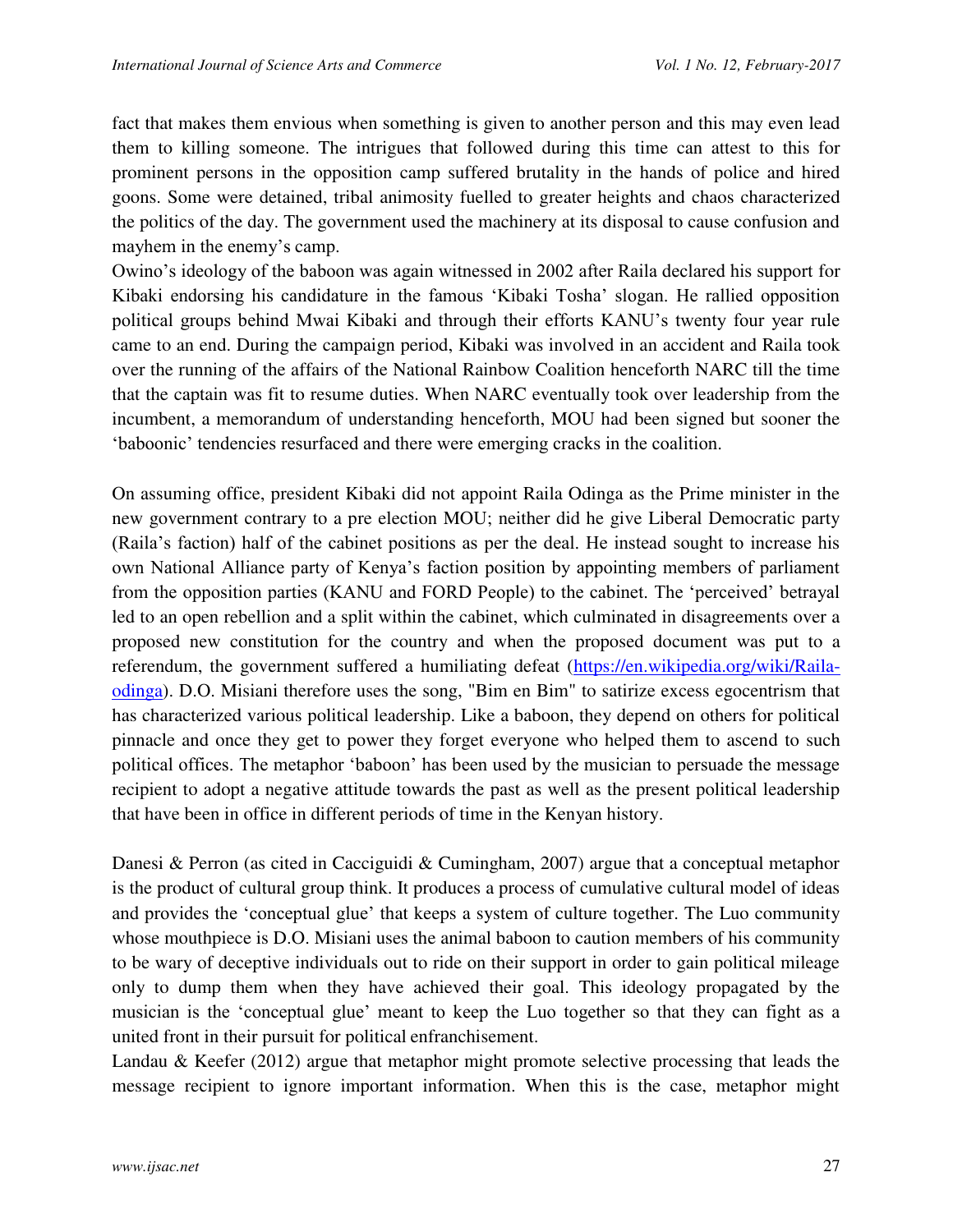produce a one sided and over simplified view of a political issue. This is actually what happens when Misiani uses the baboon to represent the different political set ups that have taken center stage since independence and which have excluded the Luo in the distribution of national resources despite the instrumental roles that the community's sons and daughters have played. His audiences most of whom are the victims as a result, turn a blind eye to the achievements that have been realized during the reigns of such regimes. A case in point is during the period of the third government when free primary and free day secondary education were rolled out. To the Luo the ills outweigh the gains the reason why they focus on the former.

## **RAILA** BY EMMA JALAMO

Kaw okumba gi tong' piny nigi geno Waol gi nduru miwa plan B X2 Waol gi uwi Agwambo miwa plan B X2 Nyithindo matindo dong' kiye miwa plan B Mon matindo dong' mond liete miwa plan B Jodongo odong' e mier miwa plan B mmm Mano yamb piny tinga wuo nyalego nyundo Piny nigi geno chung' malo wa Kaw okumba gi tong' chung' malo X2 Kaw okumba gi tong' telne ogandawa X2 Raila seche oromo aaa malo X2 Geno pok orumo e piny Kenya wa kapod ingima baba Chok mana paro koth joka Oneya piny ogeni….. Adwani uwinja maber joluo Raila kodinga en e rwadhwa Mano e Musa wa mwadong' go Ng'ama otemo pingo Raila chalo mana ng'ama pingo dongruok ma thurwa Omiyo dheri dheri makata ogore piny to ichunge idhi mama kode Pak mana dheri kar nyaloni

Temo mokwongo, mar ariyo, mar adek ok onyiso ni wa fail

We wachak wachung' wang'ni mondo wane ka Ruoth nyalo miyowa gi ma wadwaro…

…. Telo wadhi kawo mana ka wanyumo ombulu.

## **Translation**

Take the shield and the spear the world has hope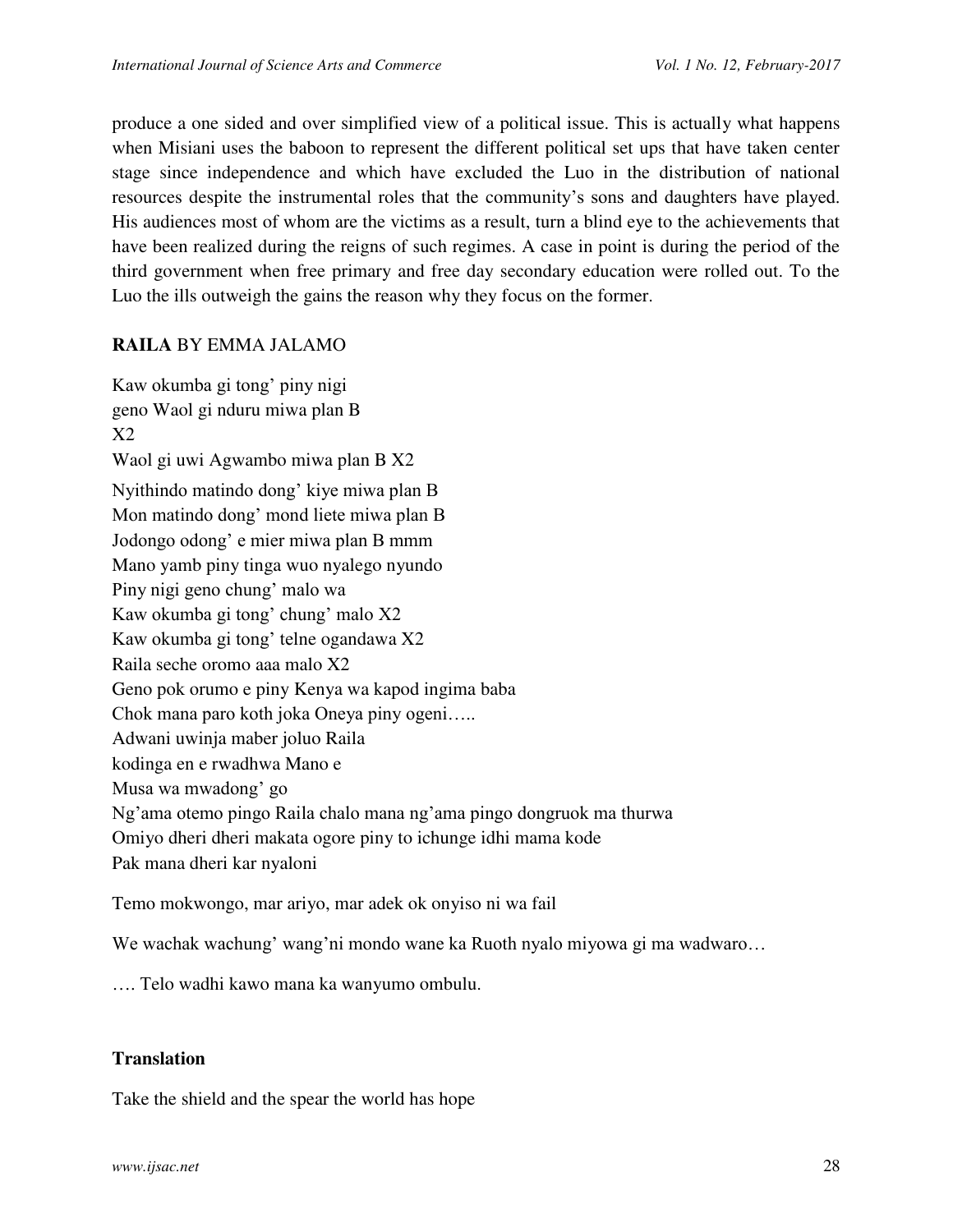We are tired of screaming give us plan B We are tired of wailing Agwambo Give us plan B Young children are remaining orphans give us plan B Young women are remaining widows give us plan B mmm The old men have remained in the homesteads give us plan B That is the wind of the world 'Tractor' son of the daughter of Alego hammer The world has hope stand up then Take the shield and spear stand up  $x2$ Take the shield and the spear and lead our masses Raila time is now, get up x2 Take the shield and the spear and lead our masses X2 Raila time is now, get up x2

There is still hope in Kenya when you are still alive father

Gather ideas the descendant of the people of Oneya the world has hope in you I want you to listen to me with attention you Luos Raila son of Odinga is our bull

He is the 'Moses' that we are left with

Anyone who tries to go against Raila is just like one who is against the development of our region

Therefore your bull is your bull even if it falls you just assist it get up and you continue with the journey. Just praise your bull to the best of your ability.

Trying once, twice and the third time doesn't mean that we have failed

Let us offer ourselves during elections so that we see if the Lord can fulfill the desires of our heart

…We can only take up leadership positions if we cast our votes.

This song was sung by Ohangla sensation Emma Jalamo in honour of Raila. Emma Jalamo whose full name is Emmanuel Odhiambo hails from Ugenya, Siaya County, He started his music as a choir member in Legio Maria, a religious organization whose cradle is God Kwer, Migori County and whose members ascribe messianic status to its late founder, Melkio 'Papa' Ondeto Obingo. The group whose rich liturgy fuses modern day Catholicism with elements of Luo traditional religion is heavy on spiritualism. Legio Maria influence is evident in Emma's music, which incorporates a lot of chanting and indentations, which is normally employed in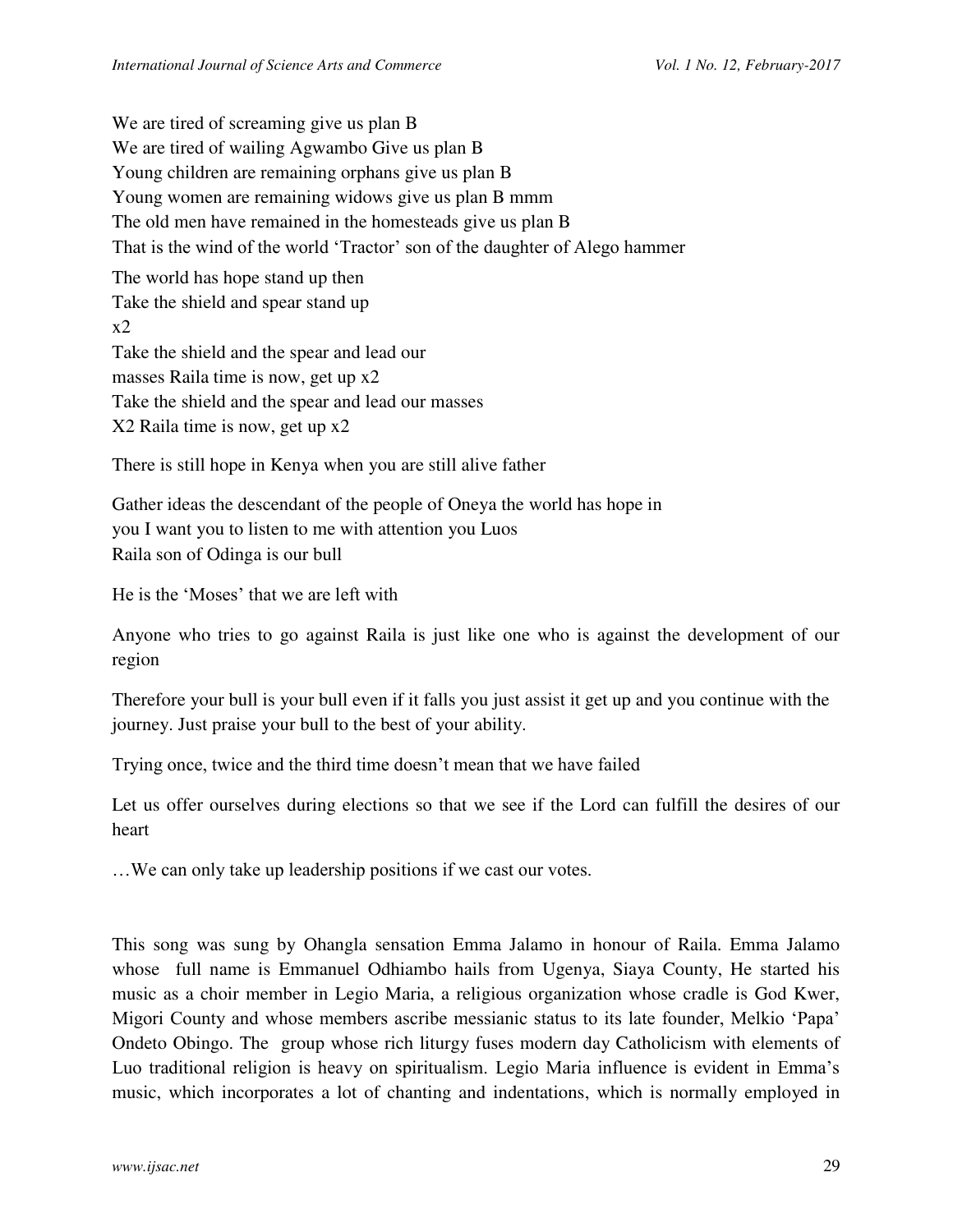dirges. Emma formed the young turks band after leaving Lady Maureen's and it is in this band that some of his compositions like *Simba Ja Uriri, gololi* and *mapenzi* catapulted him to fame [\(https://softkenya.com/kenyans/emma-jalamo\)](https://softkenya.com/kenyans/emma-jalamo).

This is a song that doesn't contain a lot of political discourse but the artist, like Misiani, also uses animal metaphors to address political issues like leadership, voting, disillusionment among others. In the song he talks about the suffering that the Luo community has undergone as well as the several stabs that one of their own (Raila Odinga) has made at the presidency. In the song he pleads with Raila to give the community an alternative plan, the main one apparently having failed. The reason for this alternative is that the community has suffered a lot in the hands of different political outfits. For instance children have been orphaned, young women have been widowed and the aged have been left un attended. The musician seems to be alluding to the post election violence that erupted after the 20007 disputed presidential elections. He gives hope to his listeners that all is well and encourages them to be optimistic despite the community's several failed attempts to clinch the country's presidency. In order to help their 'son' clinch this post, the musician encourages his audience to register as voters and then cast their votes when the right time comes. He warns his community against bickering yet they don't register as voters only to cry foul later when another community carries the presidential onus.

In the song Jalamo refers to Raila metaphorically as 'our bull.' The roles that are played by a bull are vast. It can be used in ploughing, in some instances it is used in pulling a cart on different errands. Moreover, it can be used for reproductive purposes. Any bull owner is proud of his/her bull the reason why the musician appeals to the Luo community to proud of their son. Just like a bull that is multipurpose, Raila is also versatile in the sense that he has been in the forefront in the fight against corruption, marginalization and oppression of the poor. To the Luo he is seen as a 'saviour' because of fighting for their rights and protecting their interests. The subsequent governments have marginalized the Luo both politically and economically. As a nation they have suffered in the hands of these regimes. Some of their sons who had found favour with these political outfits have been murdered (Tom Mboya and Dr. Robert Ouko) others have been thrown into political oblivion after falling out with the powers that be (Hezekiah Oyugi among others).

Because of his unpredictable nature, the reason why he is christened Agwambo, Raila has been able to unearth certain government under dealings that would have had dire consequences to the country as a whole and specifically to the common citizen in one way or the other. A case in point is the incident of the Artur brothers, who Odinga alleged were mercenaries hired by the government of the time to assassinate political dissidents. He has on several occasions put different governments on the spot to own up to corruption deals that have ripped the country of millions of shillings (The National Youth Service saga under the watch of the Jubilee administration as well as the alleged loss of five billion shillings in the Health ministry). Recently, together with the Coalition for Reforms and Democracy luminaries they put pressure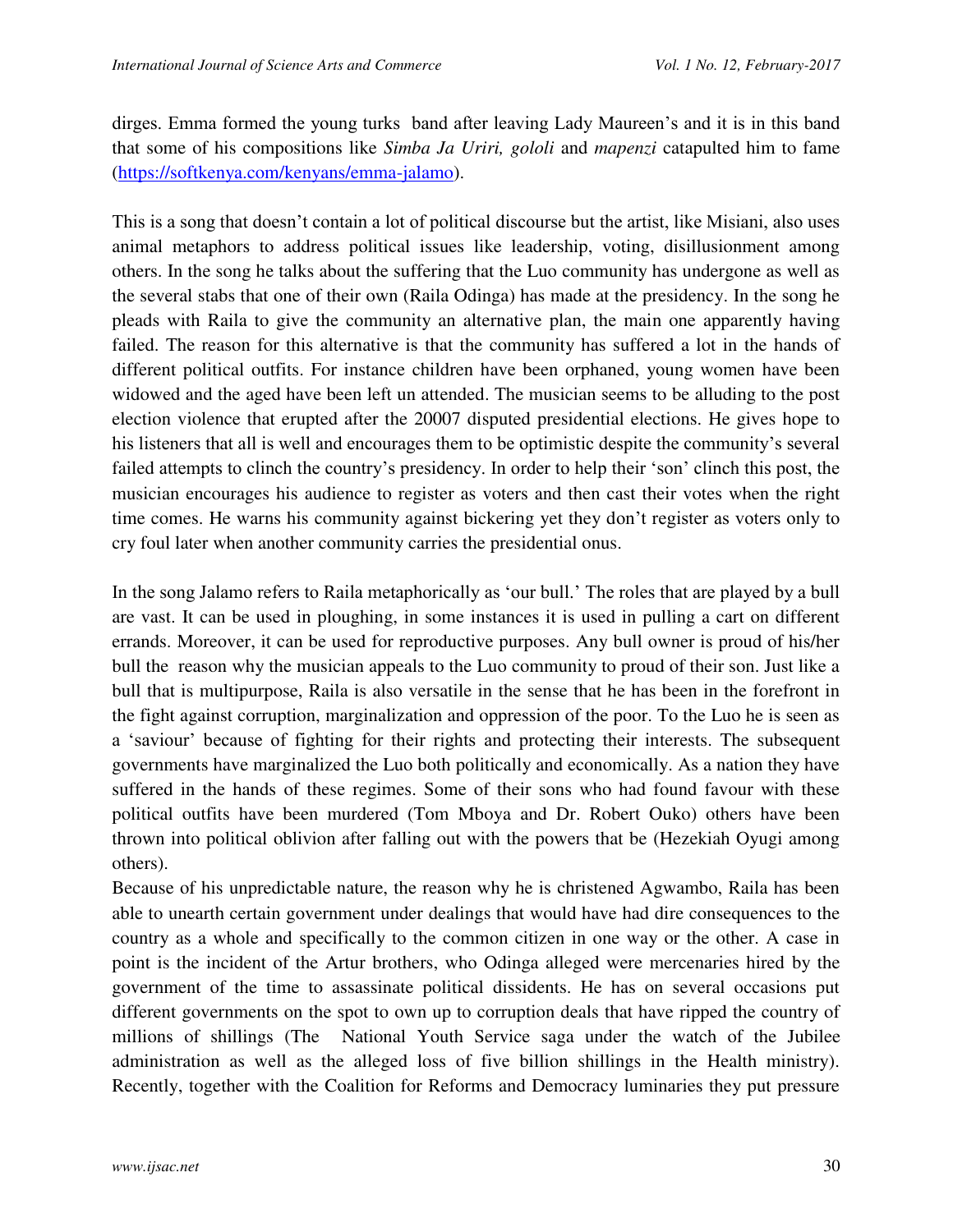on Independent Electoral and Boundaries Commission (IEBC) commissioners to resign from office because of integrity issues after the disputed 2013 general elections as well as the 'Chickengate' scandal. The Luo feel that it is because of Raila's boldness that the dirty secrets of various governments' operatives are brought to light.

The Luo also look up to him because he has been credited together with others for moving the country towards political maturity. He has also helped open in roads to democracy, as well as freedom of expression. To crown it all, he is also regarded as the driving force behind devolution. Because of his sagacious attribute and the contributions that he has made in the Kenyan political scene, his followers majority of whom are Luo give him undivided attention anytime he decides to address them. Because of these qualities, Raila has an almost fanatical following among the Luo youth who refer to him as *baba* (Kiswahili word for father) and anyone who says something that is negative about Raila in the presence of such youth is likely to be beaten up. From these contributions it can be concluded that Raila is as multifaceted just as the bull that he is likened to. This study thus is in agreement with Ottati et al (2012) that metaphorical image influences the message, recipient's cognitive processing style en route to deriving a political opinion or attitude.

Metaphors in political texts are often used to inspire the electorate. When Jalamo refers to Raila as 'our bull' he implores the Luo to support Raila and own his candidacy and to crown this ownership by ensuring that they cast their votes in his favour in the forthcoming general elections. Riding on Raila's achievements gives them the impetus to support his candidature in the hope that this time round the Lord may answer their prayers. The metaphor 'bull' has been used by the musician to persuade the message recipient to adopt a positive attitude towards the target in this case, Raila.

# **CONCLUSION**

Animal metaphors are effective in conveying the writer's message to the audience. The fact that the animals act as a source domain to help the audience understand the target domain which may at times be abstract or complex shows the close relationship that has existed between human beings and animals from time immemorial. Conveying information indirectly through the use of metaphors is key especially if it is a message that may generate a lot of heat because of its sensitive nature were it to be relayed directly.

# **REFERENCES**

Cacciaguidi, S. & Cunningham, J. (2007). The use of Strategic Metaphors in Intercultural Business Communication. Managing Global Transitions 5(2), 133-155.

Cheng, X. (2009). Chinese metaphors in Political Discourse: How the Government of the Peoples Republic criticizes the Independence of Taiwan. PhD dissertation Ball Store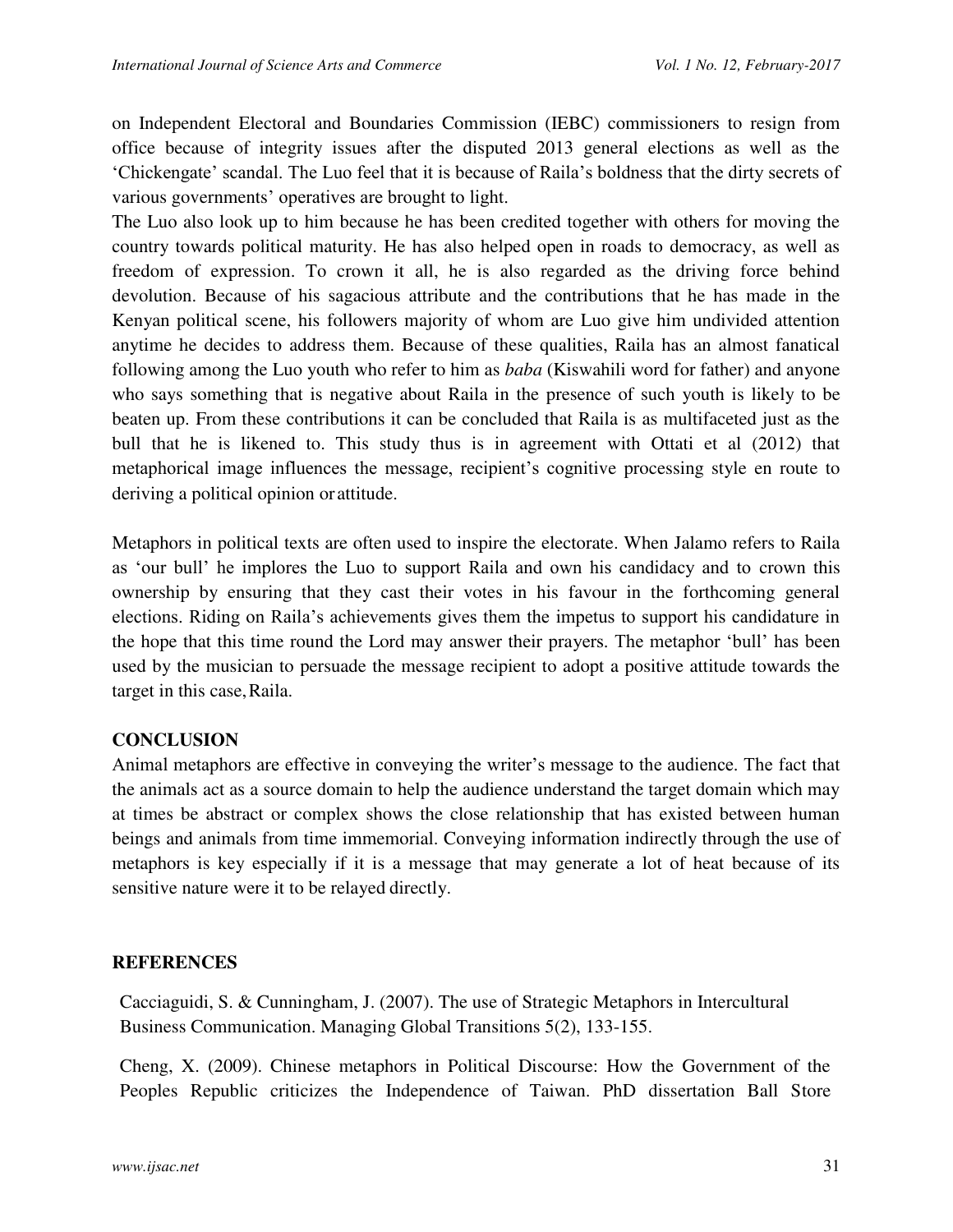University Muncie, Indiana.

Douglas, P. (2010). The King of History: Classic 1970s Beats from Kenya. D.O. Misiani and Shirati Jazz. *Journal of International Library of African Music*.

Fairclough, N. &Wodak, R. (1997). "Critical Discourse Analysis," In T. Van Dijk (Ed.). Discourse as Social Interaction. London: Sage Publications

Githinji, M. & Holmquist, F. (2009). The Default Politics of Ethnicity in Kenya. *The Brown Journal of World affairs*, vol 16 (1).

Hornsby, C. (2012). Kenya: A History since Independence. I.B.. Tauris & Co Ltd: London

Ikenna, K. & Iniworikabo, P.B. (2006). Metaphors in Selected Political Speeches of Nigerian Democratic Presidents. California Linguistic Notes vol 40(2)

Kadima, D. & Owuor F. (2006). The National Rainbow Coalition: Achievements and Challenges of Building and Sustaining a Broad Based Political Party Coalition.In D. Kadima (ed). *The Politics of Party Coalitions in Africa*. Auckland Park, Houghton: EISA/Konrad-Adenauer- Stiftung.

Kobia, J.M. (2016). A conceptual Metaphorical Analysis of Swahili Proverbs with Reference to chicken metaphor. *International Journal of Education and Research* 

Kwatemba, S.W. (2008). Ethnicity and political pluralism in Kenya. *Journal of African Elections vol 7 (2).* 

Landau, M.J& Keefer, L.A(2012).In J.P. Forgas, W. Crano & K. Fielder (Eds.). *Social Psychology and Politics.* New York: Psychology press.

Lakoff, G. & Johnson, M. (1980). *Metaphors we live by.* Chicago: University of Chicago Press.

Lin, C. (2008). Language and Politics: Metaphors as Linguistic Strategies in the Political Corruption Issue in Taiwan. *Sociolinguistics Symposium*.

Ling, S. (2010). A Cognitive Study of war metaphors in five main areas of Everyday English: Politics, Business, Sport, Disease and Love. Kristianstad University.

Michira, J.N. (2014). The Language of Politics: A CDA of the 2013 Kenyan Presidential Campaign Discourse. *International Journal of Education and Research*.

Mio. J.S. (1997). Metaphor Politics. *Metaphor and Symbol* 12 (2), 113-133.

Muhammad, N.N. & Rashid, S. (2014). Cat Metaphors in Malay and English Proverbs. *Procedia Social and Behavioural Sciences* 118, 335-342.

Mboya, T.M. (2009). Sex, HIV/AIDS and 'Tribal' politics in the Benga of Okatch Biggy. Post